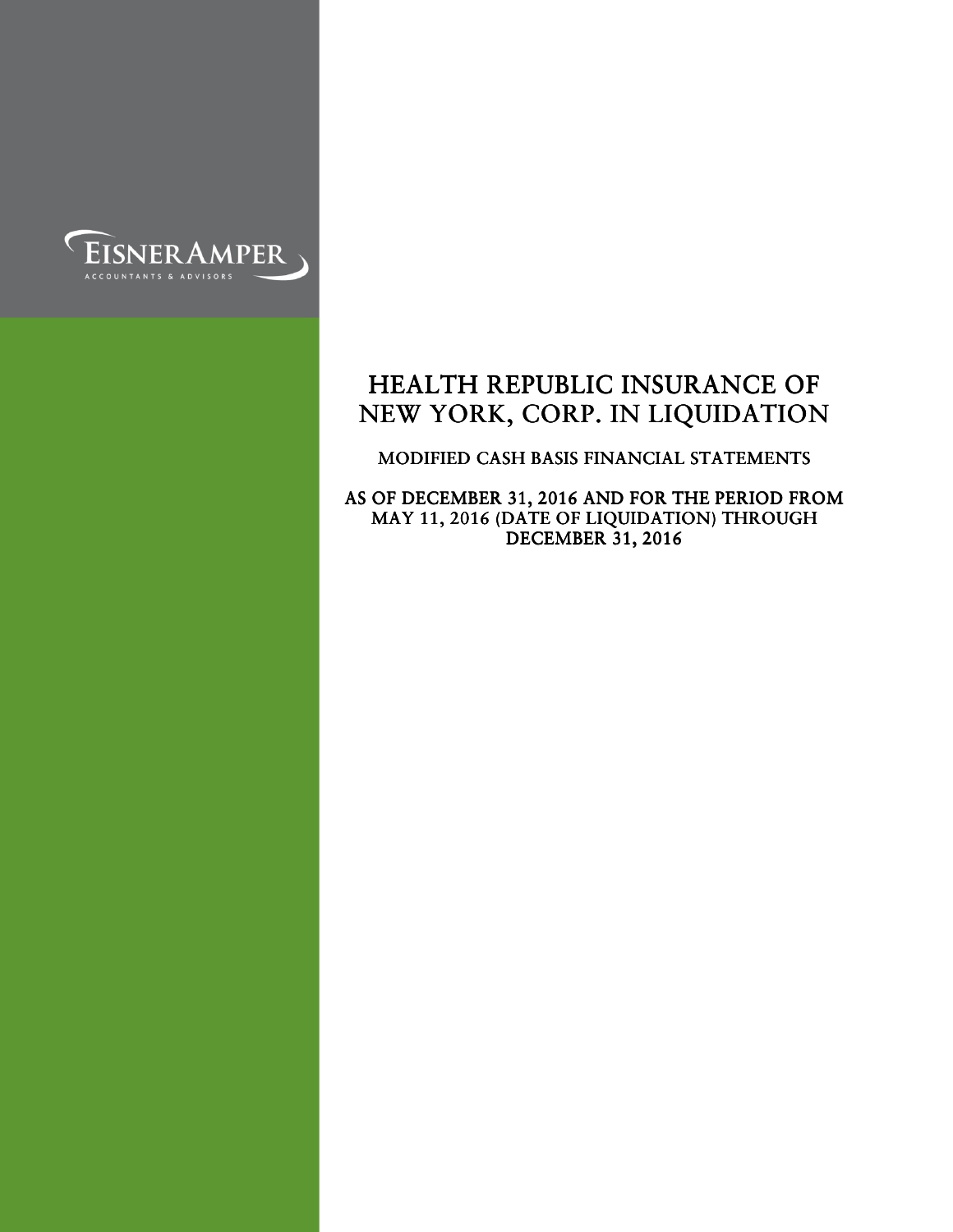## **Contents**

|                                                                                                                                                                        | <b>Page</b> |
|------------------------------------------------------------------------------------------------------------------------------------------------------------------------|-------------|
| <b>Independent Auditors' Report</b>                                                                                                                                    | $1 - 3$     |
| Financial Statements - Modified Cash Basis                                                                                                                             |             |
| Statements of Assets, Liabilities, and Deficit of<br>$\bullet$<br>Assets Over Liabilities - Modified Cash Basis<br>as of December 31, 2016                             | 4           |
| Statement of Cash Receipts and Disbursements and<br>Changes in Cash, Cash Equivalents and Invested Assets (Unrestricted) -<br><b>Modified Cash Basis</b>               |             |
| For the Period From May 11, 2016 (Date of liquidation) through December 31, 2016                                                                                       | 5           |
| Notes to Financial Statements - Modified Cash Basis<br>As of December 31, 2016 and For the Period From May 11, 2016 (Date of liquidation) through<br>December 31, 2016 | $6 - 19$    |
| <b>Supplementary Schedule</b>                                                                                                                                          |             |
| Statutory Basis Statement of Admitted Assets, Liabilities, and Deficit as of December 31, 2016                                                                         | 21          |
| Notes to Statutory Basis Statement of Admitted Assets, Liabilities, and Deficit as of<br>٠<br>December 31, 2016                                                        | 22          |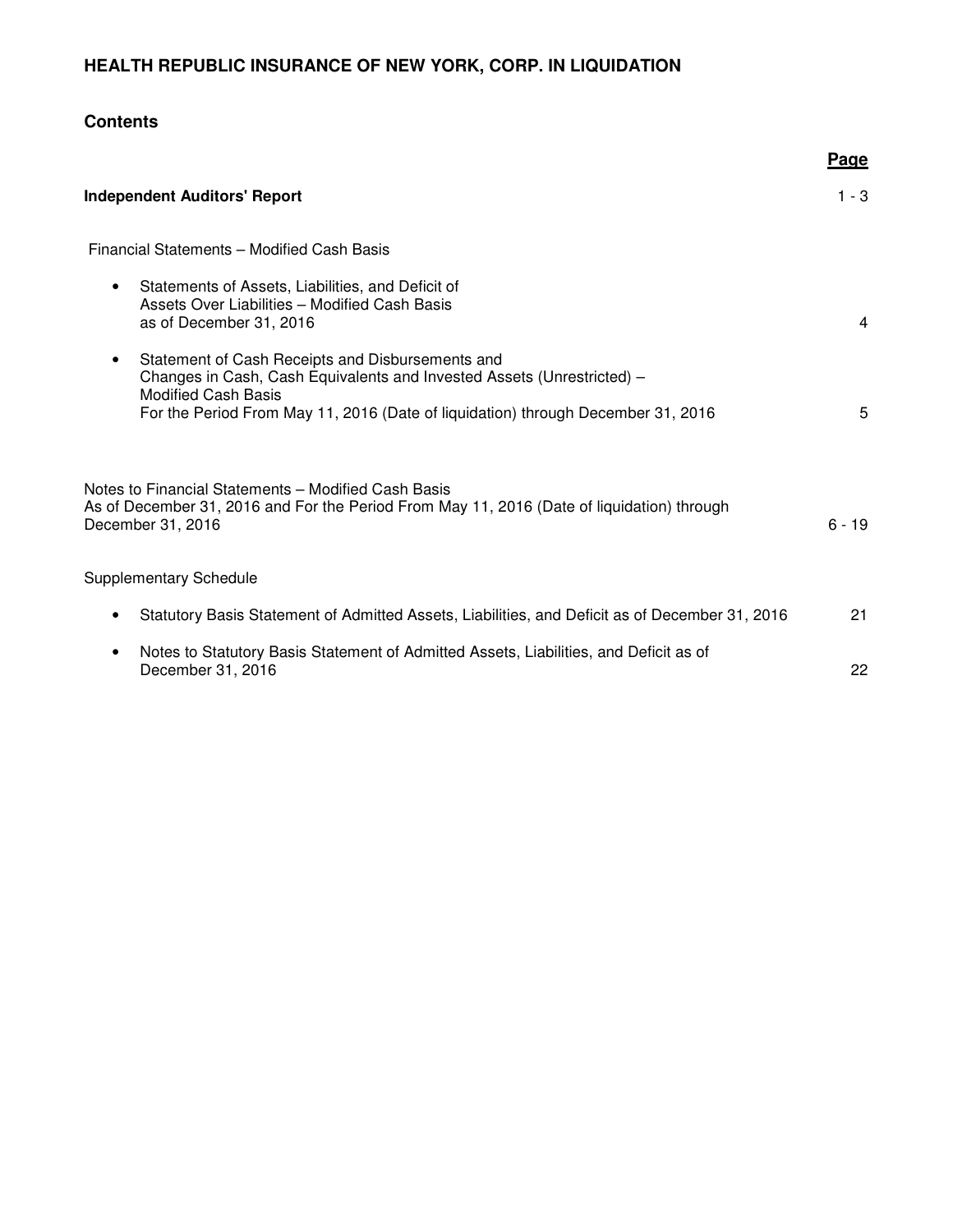

111 Wood Avenue South Iselin, NJ 08830-2700 T 732.243.7000 F 732.951.7400 EisnerAmper LLP

www.eisneramper.com

## **INDEPENDENT AUDITORS' REPORT**

Superintendent of the New York State Department of Financial Services as Receiver and the Management of the Health Republic Insurance of New York, Corp.

#### **Report on the Financial Statements**

We have audited the accompanying financial statements of the Health Republic Insurance of New York, Corp. in Liquidation (the "Company"), managed by the New York Liquidation Bureau, which comprise the statement of assets, liabilities, and deficit of assets over liabilities – modified cash basis as of December 31, 2016, and the related statement of cash receipts and disbursements and changes in cash, cash equivalents and invested assets (unrestricted) – modified cash basis for the period from May 11, 2016 (Date of liquidation) through December 31, 2016, and the related notes to the financial statements – modified cash basis.

#### **Management's Responsibility for the Financial Statements**

Management is responsible for the preparation and fair presentation of these financial statements in accordance with the modified cash basis of accounting as described in Note 2; this includes determining that the modified cash basis of accounting is an acceptable basis for the preparation of financial statements in the circumstances. Management is also responsible for the design, implementation, and maintenance of internal control relevant to the preparation and fair presentation of financial statements that are free from material misstatement, whether due to fraud or error.

#### **Auditor's Responsibility**

Our responsibility is to express an opinion on these financial statements based on our audit. We conducted our audit in accordance with auditing standards generally accepted in the United States of America. Those standards require that we plan and perform the audit to obtain reasonable assurance about whether the financial statements are free from material misstatement.

An audit involves performing procedures to obtain audit evidence about the amounts and disclosures in the financial statements. The procedures selected depend on the auditor's judgment, including the assessment of the risks of material misstatement of the financial statements, whether due to fraud or error. In making those risk assessments, the auditor considers internal control relevant to the entity's preparation and fair presentation of the financial statements in order to design audit procedures that are appropriate in the circumstances, but not for the purpose of expressing an opinion on the effectiveness of the entity's internal control. Accordingly, we express no such opinion. An audit also includes evaluating the appropriateness of accounting policies used and the reasonableness of significant accounting estimates made by management, as well as evaluating the overall presentation of the financial statements.

We believe that the audit evidence we have obtained is sufficient and appropriate to provide a basis for our audit opinion.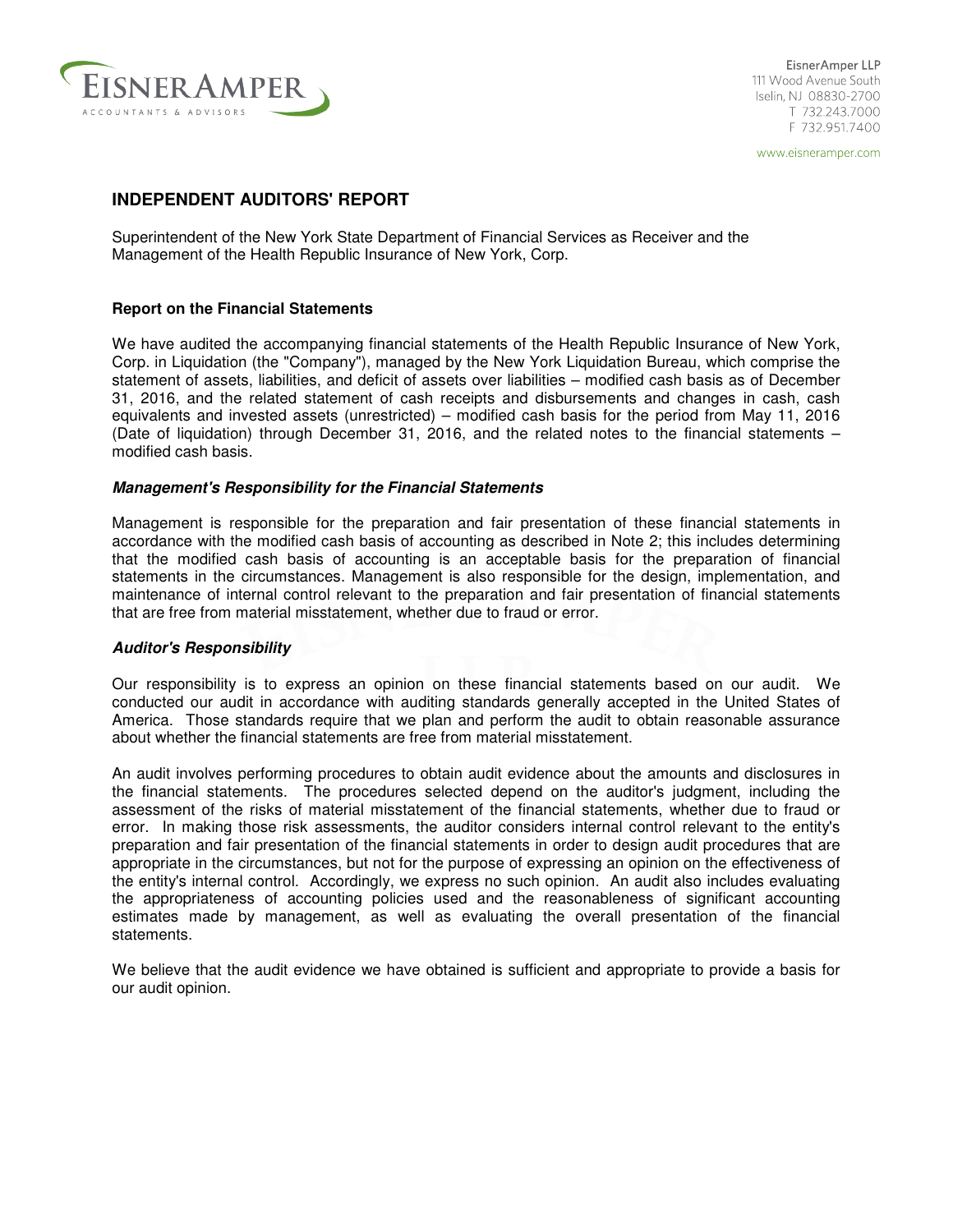

#### **Opinion**

In our opinion, the financial statements referred to in the first paragraph present fairly, in all material respects, the assets and liabilities arising from cash transactions of Health Republic Insurance of New York, Corp. in Liquidation as of December 31, 2016, and its operations and its receipts and disbursements for the period from May 11, 2016 (Date of liquidation) through December 31, 2016, in accordance with the modified cash basis of accounting described in Note 2.

#### **Basis of Accounting**

We draw attention to Note 2 of the financial statements, which describes the basis of accounting. The financial statements are prepared on the modified cash basis of accounting, which is a basis of accounting other than accounting principles generally accepted in the United States of America. Our opinion is not modified with respect to this matter.

#### **Report on Supplementary Information**

Our audit was conducted for the purpose of forming an opinion on the financial statements taken as a whole. The supplementary information included in the statutory basis statement of admitted assets, liabilities and deficit as of December 31, 2016, which is the responsibility of management, is presented for purposes of additional analysis and is not a required part of the financial statements. Such information has not been subjected to the auditing procedures applied in the audit of the financial statements, and, accordingly, we do not express an opinion or provide any assurance on it.

#### **Emphasis of Matters**

As discussed in Note 2 of the accompanying financial statements, these financial statements were prepared on the modified cash basis of accounting. Given the nature of the liquidation process, until creditor claims are allowed, they are non-allowed and as such are preliminary estimates based on management's best estimate at the time. As a result of management's estimate, these liabilities may change materially during the course of the liquidation at the point at which they become allowed. These financial statements also do not reflect any provision for incurred but not reported claim reserves.

As discussed in Note 2 to the financial statements, in the Order of Liquidation dated May 11, 2016, the Supreme Court of the State of New York in paragraph 19 of the Order stated that:

With respect to all claims other than the Policy Claims referenced in paragraph 18, the deadline set forth in Section 7432(b) of the NYIL for all persons who have claims against HRINY to present such claims to the Liquidator shall be deferred until further order of the Court. The Liquidator is authorized in her discretion to refrain from adjudicating claims other than Administrative Expenses and Policy Claims."

In compliance with the Order of Liquidation paragraph 19, the New York Liquidation Bureau deferred the deadline to present and has not adjudicated any creditor claims below Class Two (see Note 2 Distribution of Assets) but has included in the financial statements liabilities that were present on the HRINY balance sheets at the date of liquidation and has reported them in their respective creditor classes in the financial statements. The New York Liquidation Bureau is not able to estimate what the amount of claims would total that were deferred by the Order of Liquidation.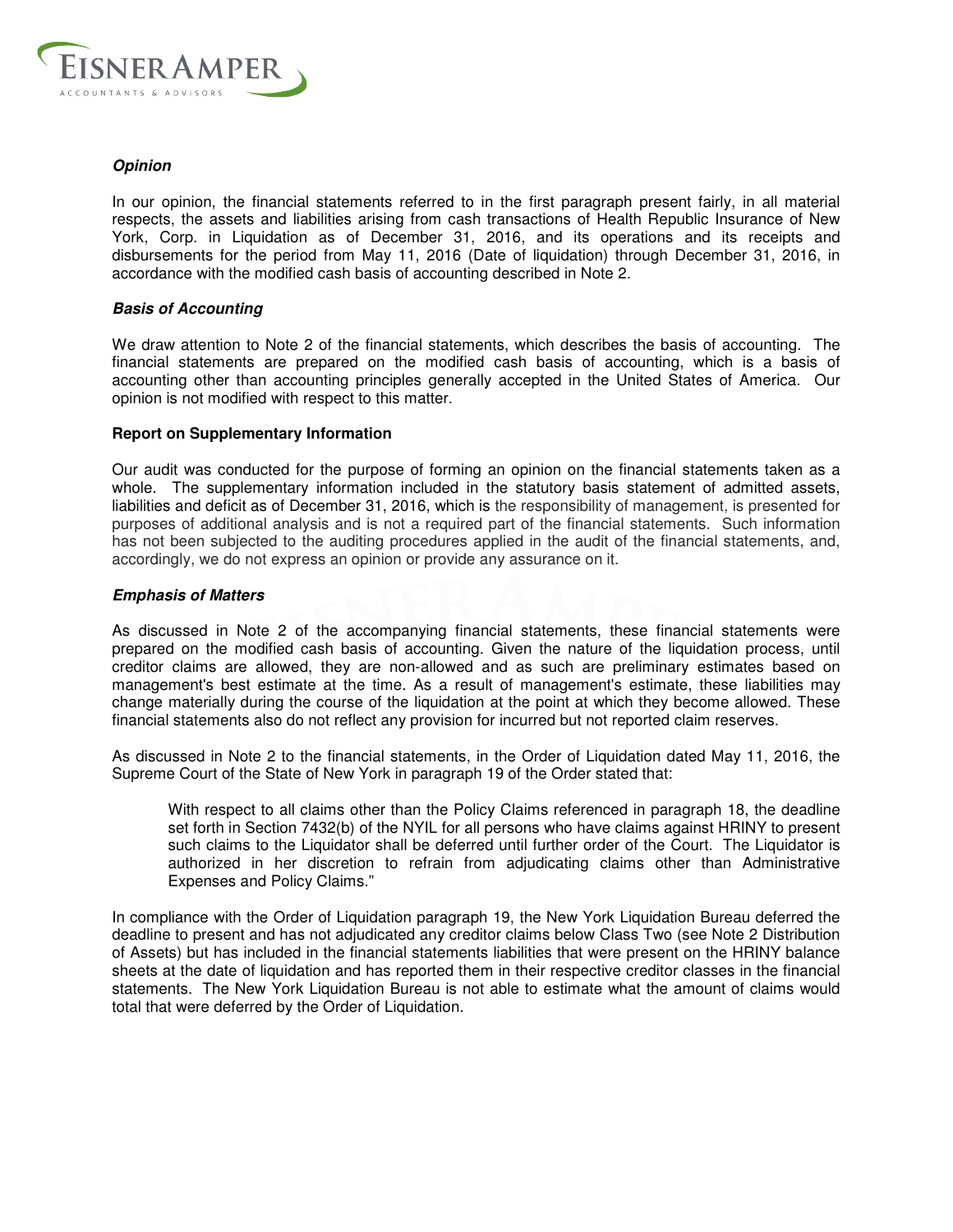

#### **Restriction on Use**

This report is intended solely for the information of and use of the Superintendent of the New York State Department of Financial Services as Receiver who has jurisdiction over the Company, and management of the Company, and is not intended to be, and should not be, used by anyone other than these specified parties.

Eisnerfmper LLP

Iselin, New Jersey July 24, 2017

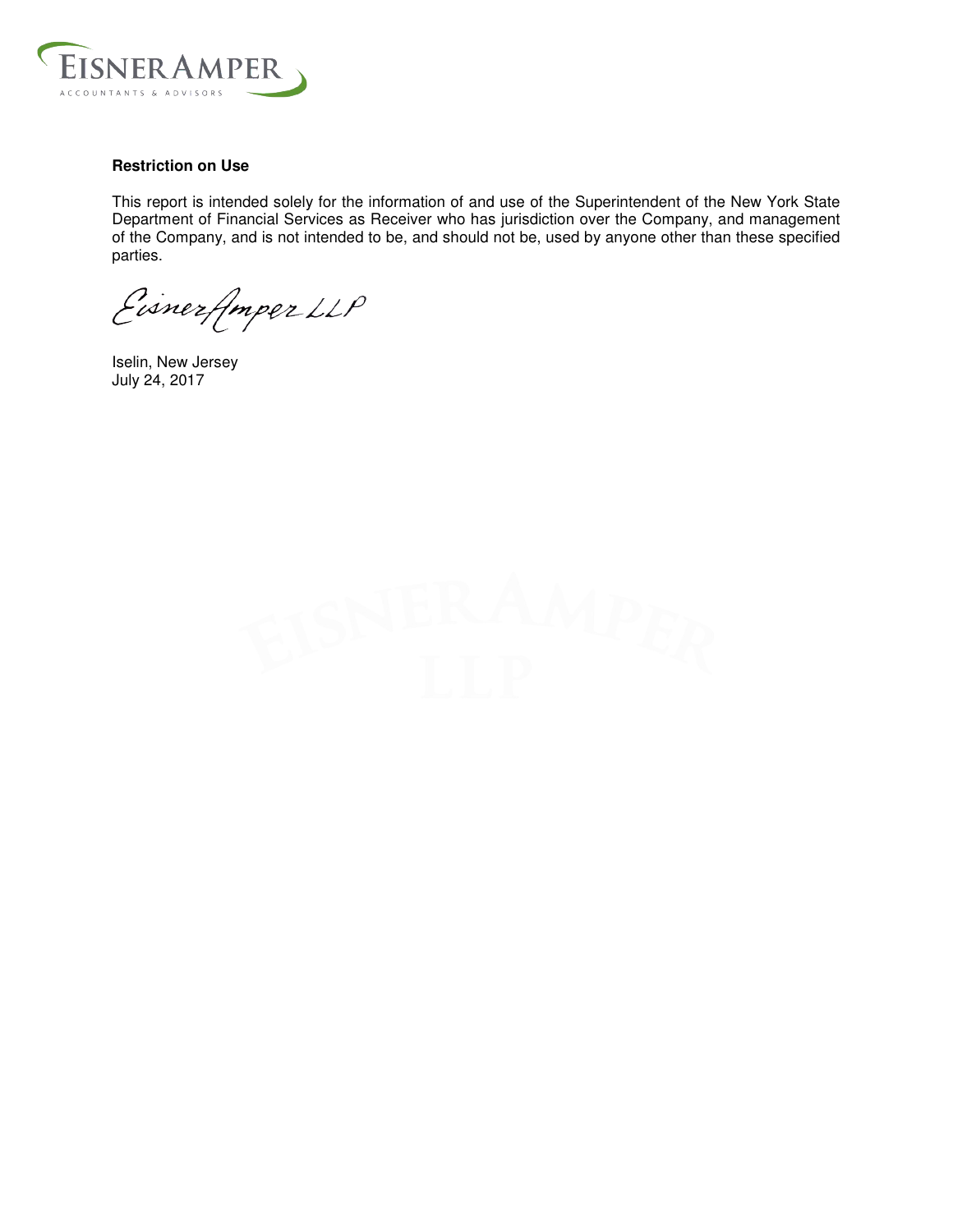### **Statement of Assets, Liabilities and Deficit of Liabilities over Assets – Modified Cash Basis As of December 31, 2016**

| <b>Assets:</b>                                                      |              |    |                 |
|---------------------------------------------------------------------|--------------|----|-----------------|
| Cash and Cash Equivalents                                           |              | \$ | 2,331,714       |
| Bonds, at fair market value                                         |              |    | 38,609,208      |
| Total Cash, Cash Equivalents and Investments                        |              |    | 40,940,922      |
|                                                                     |              |    |                 |
| <b>Other Assets:</b>                                                |              |    |                 |
| Amounts Recoverable from Federal Reinsurance (Note 6)               | \$51,736,709 |    |                 |
| Less: Reserve for Recoverable from Federal Reinsurance (Note 6)     | 51,736,709   |    |                 |
| Net Amount Recoverable from Federal Reinsurance                     |              |    |                 |
| Accrued Retrospective Premiums Receivable - Risk Corridors (Note 6) | 445,134,282  |    |                 |
| Less: Reserve for Retrospective Premiums Receivable (Note 6)        | 445,134,282  |    |                 |
| Net Accrued Retrospective Premiums Receivable                       |              |    |                 |
| <b>Health Care Receivable</b>                                       |              |    | 667,431         |
| <b>Prepaid Expenses</b>                                             |              |    | 565,187         |
| <b>Other Receivables</b>                                            |              |    | 673,710         |
| Accrued Interest Income Receivable                                  |              |    | 156,426         |
| <b>Total Assets</b>                                                 |              | S  | 43,003,676      |
| <b>Liabilities:</b>                                                 |              |    |                 |
| <b>Unsecured Claims:</b>                                            |              |    |                 |
| Class I - Administrative Claims                                     |              | \$ | 4,907,461       |
| Class II - Claims and Related Costs:                                |              |    |                 |
| Allowed                                                             |              |    |                 |
| Non Allowed                                                         |              |    | 200,716,597     |
| Class III - Federal Government Claims                               |              |    | 197,571,069     |
| Class IV - Employee Claims                                          |              |    |                 |
| Class V - State and Local Government Claims                         |              |    | 19,152,523      |
| Class VI - General Creditors' Claims                                |              |    | 15,385,997      |
| Class VII - Late Filed Claims                                       |              |    |                 |
| Class VIII - Section 1307 Loans (Note 5)                            |              |    | 264,966,400     |
| Class IX - Shareholder Claims                                       |              |    |                 |
| <b>Total Liabilities</b>                                            |              |    | 702,700,047     |
| <b>Deficit of Liabilities over Assets</b>                           |              |    | (659, 696, 371) |
| <b>Total Liabilities and Deficit of Liabilities over Assets</b>     |              | \$ | 43,003,676      |

See accompanying notes to the Financial Statements – Modified Cash (as defined herein). The Financial Statements and accompanying notes are prepared solely for the use of the Receiver, the NYLB and Management (as defined herein).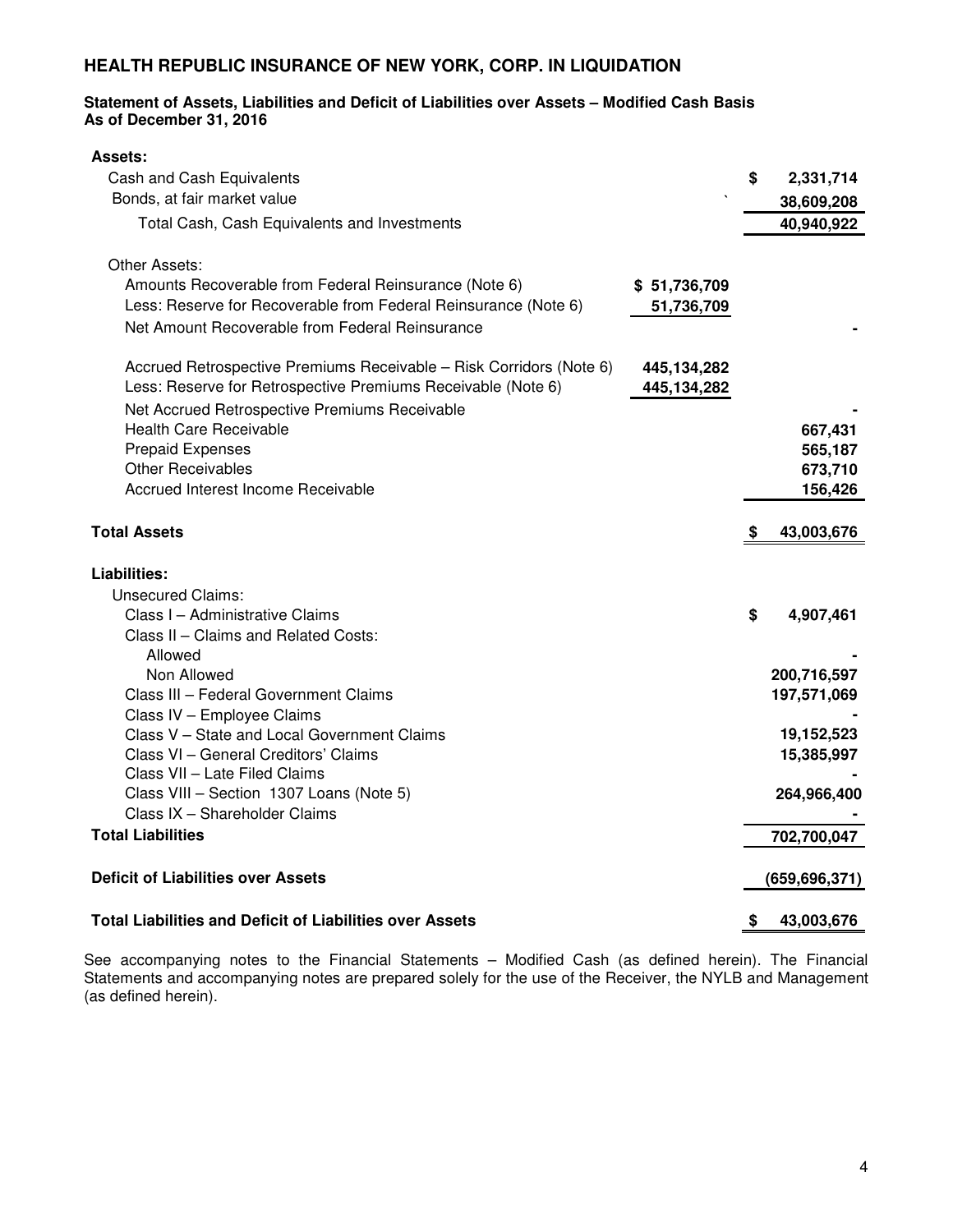## **HEALTH REPUBLIC INSURANCE OF NEW YORK, CORP.**

## **Statement of Cash Receipts and Disbursements and Changes in Cash and Cash Equivalents and Invested Assets (Unrestricted) – Modified Cash Basis**

**For the Period From May 11, 2016 (Date of liquidation) through December 31, 2016** 

| <b>Receipts:</b>                                                |                  |
|-----------------------------------------------------------------|------------------|
| Pharmacy receivables                                            | \$<br>4,955,626  |
| Reinsurance recovered                                           | 1,862,139        |
| Miscellaneous                                                   | 571,932          |
| Claim refunds                                                   | 327,439          |
| Net investment income                                           | 108,106          |
| Salvage and subrogation                                         | 995              |
| <b>Total Receipts</b>                                           | 7,826,237        |
| <b>Disbursements:</b>                                           |                  |
| Professional fees                                               | 4,331,779        |
| Salaries                                                        | 730,631          |
| Employee relations & welfare                                    | 453,012          |
| Miscellaneous                                                   | 177,774          |
| Interest paid on purchase of bond                               | 125,479          |
| Rent and related expenses                                       | 113,849          |
| General & administrative expenses                               | 90,515           |
| Return premiums                                                 | 47,300           |
| <b>Total Disbursements</b>                                      | 6,070,339        |
| Net increase of receipts over disbursements                     | 1,755,898        |
| Opening Cash, Cash Equivalents and Invested Assets              | 39,355,219       |
| Unrealized Gain/(loss)                                          | (170, 195)       |
| Cash, Cash Equivalents and Invested Assets at December 31, 2016 | \$<br>40,940,922 |

See accompanying notes to the Financial Statements – Modified Cash (as defined herein). The Financial Statements and accompanying notes are prepared solely for the use of the Receiver, the NYLB and Management (as defined herein).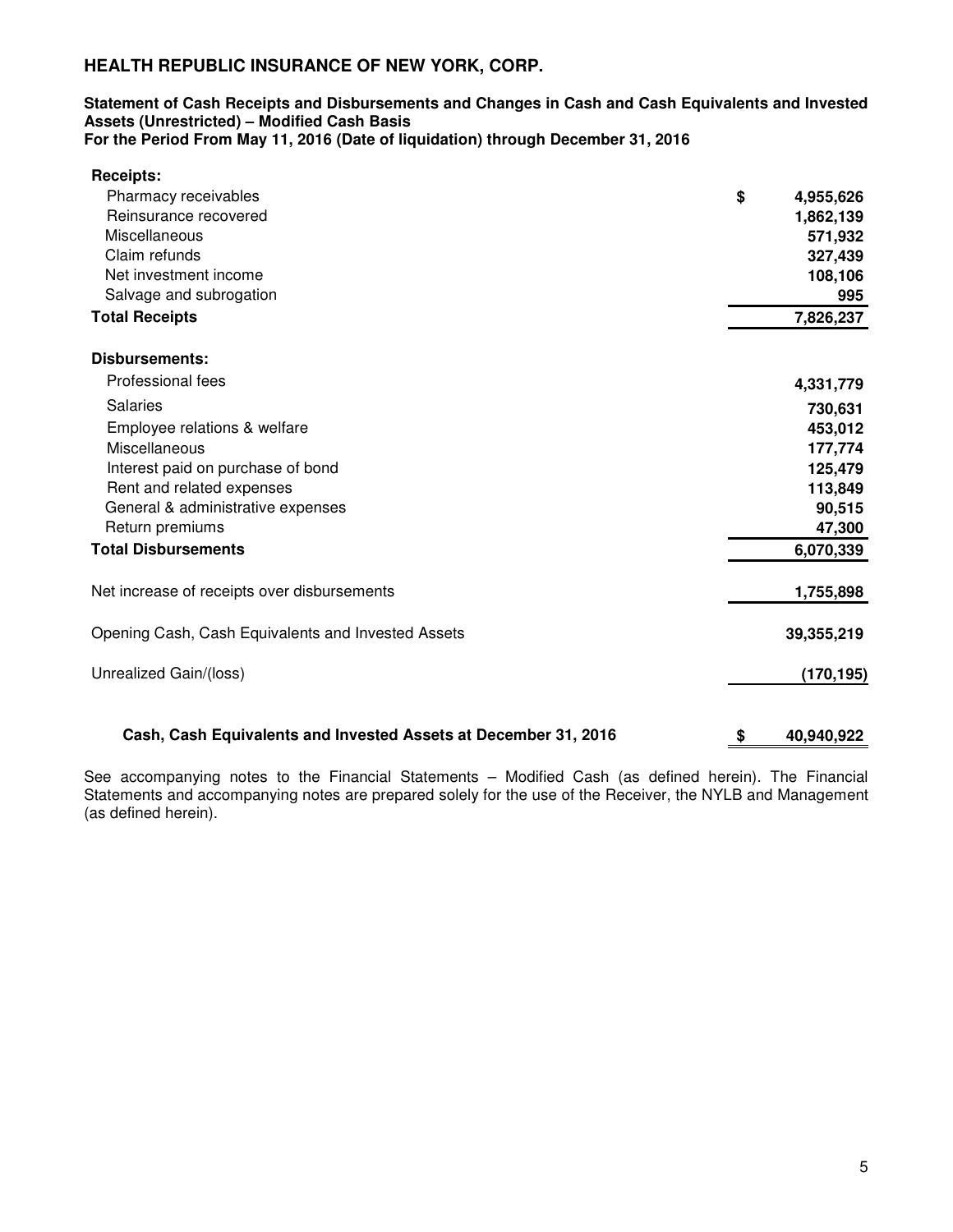#### **Notes to Financial Statements – Modified Cash For the Period from May 11, 2016 (Date of liquidation) through December 31, 2016**

#### **NOTE 1 - NATURE OF THE OPERATIONS**

#### **Background:**

Health Republic Insurance of New York, Corp. ("HRINY") is incorporated as a nonprofit corporation under the laws of the State of New York and is subject to regulation by the State of New York, Department of Financial Services ("NYSDFS"), as an Article 43 non-profit health insurer. Effective October 2014, the Consumer Operated and Oriented Plan officially changed its name to Health Republic Insurance of New York, Corp. HRINY was incorporated on October 4, 2011 in order to apply for funding as a Consumer Operated and Oriented Plan under Section 1322 of the Affordable Care Act ("ACA"). Under the ACA, each state was afforded the option to establish its own Health Insurance Marketplace (the "Exchange") as a clearinghouse for residents to purchase individual coverage on a guaranteed issue basis. The Exchange operates as a regulated entity offering individuals and small groups insurance plans with standardized values on a guaranteed issue basis and regulated premium rates. New York elected to establish and operate its own Exchange, known as New York State of Health.

HRINY was awarded a contract from the Centers for Medicare and Medicaid Services ("CMS") for funding as a Consumer Operated and Oriented Plan on February 17, 2012 but had no prior operations or financial transactions before the award. The terms of the award required that the HRINY (a) offer health insurance to eligible New York residents through the state exchange, New York State of Health, effective on January 1, 2014; and (b) when fully operational, a majority of the Board of Directors must be covered members, elected by all individuals covered by the plan. The award includes funding of (a) a start-up loan up to \$23,767,000 to fund all required development activities of the organization; and (b) a solvency loan of up to \$150,678,000 to provide statutory capital required to operate an insurance company in New York. On September 26, 2014, CMS approved an additional \$90,688,000 to the total available solvency funding. With the additional \$90,688,000 of solvency funding, the total solvency funding amount is \$241,366,000.

The NYSDFS ordered HRINY to cease writing new health insurance policies on September 25, 2015 due to the financial condition of the company and announced that HRINY, in the best interest of consumers, will terminate all HRINY policies, both individual and small groups, on November 30, 2015. The New York Supreme Court ("Receivership Court") placed HRINY into liquidation and the Superintendent of Financial Services of the State of New York was appointed as liquidator. The order of liquidation was entered with the New York County Clerk on May 11, 2016.

The New York Liquidation Bureau ("NYLB" or the "Bureau") is the staff that carries out the duties of the Superintendent of the Department of Financial Services of the State of New York ("Superintendent") in her capacity as receiver ("Receiver") of impaired or insolvent insurance companies ("Estates") under New York Insurance Law ("Insurance Law") Article 74. The NYLB reports to the Superintendent in her capacity as Receiver rather than in her capacity as regulator and head of the Department of Financial Services ("DFS"). The NYLB operates separately from DFS. The Superintendent as Receiver has the authority under Insurance Law Section 7422 to make such appointments, including the Special Deputy Superintendent ("Special Deputy") and other agents (collectively, with the Special Deputy, "Agents") as are necessary to carry out her functions as Receiver. The Agents, along with division directors and senior managers of the NYLB, are collectively referred to herein as "Management." Management carries out, through the NYLB, the responsibilities of the Receiver with regard to HRINY. The NYLB manages the daily operations of HRINY. References to the liquidator throughout this document refers to the Superintendent as Receiver.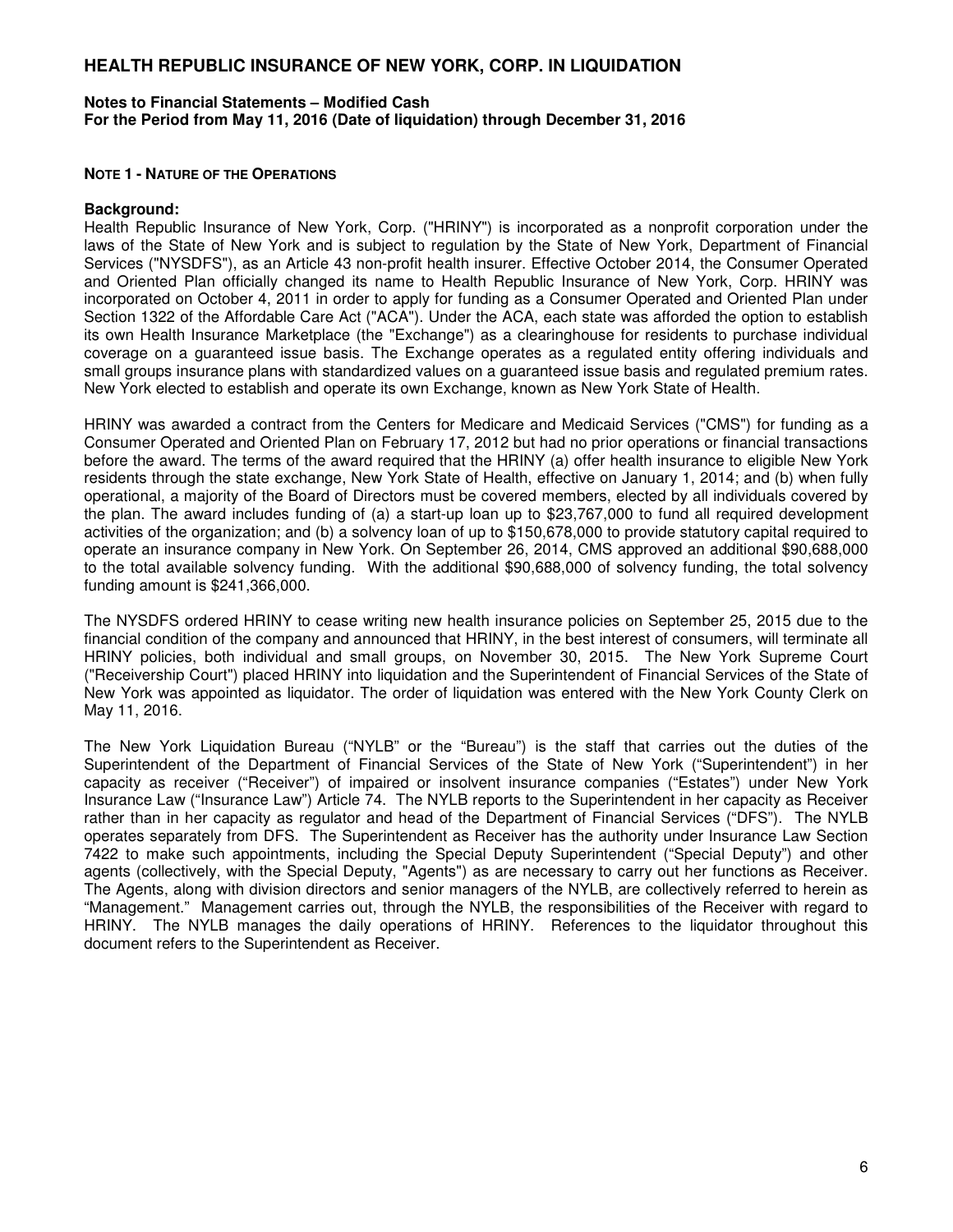#### **Notes to Financial Statements – Modified Cash For the Period from May 11, 2016 (Date of liquidation) through December 31, 2016**

#### **NOTE 2 - SUMMARY OF SIGNIFICANT ACCOUNTING POLICIES**

#### **Basis of Presentation**

The Statement of Assets, Liabilities, and Deficit of Assets Over Liabilities – Modified Cash Basis and Statement of Cash Receipts and Disbursements and Changes in Cash, Cash Equivalents and Invested Assets – Modified Cash Basis (collectively, "Financial Statements") reflect the financial position and cash receipts and disbursements of HRINY. The Financial Statements have been prepared on the modified cash basis, which is a comprehensive basis of accounting other than generally accepted accounting principles in the United States of America ("US GAAP"). This modified cash basis presentation differs from US GAAP in that the unrealized gains or losses on invested assets are reported on the statements of cash receipts and disbursements, revenues are recognized when received, rather than when earned and certain expenses are recognized when paid, rather than when the obligation is incurred. This modified cash basis presentation is cash basis accounting that incorporates the following accruals: (i) investment income earned but not yet received; (ii) post-retirement medical benefits; and (iii) unrealized gains and losses on investments: (iv) unpaid claims and related expenses; (v) reinsurance; and (vi) other administrative expenses defined as Class One – Administrative Expenses and presented on a US GAAP equity basis

In the Order of Liquidation dated May 11, 2016, the Supreme Court of the State of New York in paragraph 19 of the Order stated that:

"With respect to all claims other than the Policy Claims referenced in paragraph 18, the deadline set forth in Section 7432(b) of the NYIL for all persons who have claims against HRINY to present such claims to the Liquidator shall be deferred until further order of the Court. The Liquidator is authorized in her discretion to refrain from adjudicating claims other than Administrative Expenses and Policy Claims."

In compliance with the Order of Liquidation paragraph 19, the NYLB deferred the deadline and has not adjudicated any creditor claims below Class Two (see Note 2 Distribution of Assets) but has included in the financial statements liabilities that were present on the HRINY balance sheets at the date of liquidation and has reported them in their respective Creditor Classes in the financial statements. The NYLB is not able to estimate what the amount of claims would total that were deferred by the Order of Liquidation.

In the beginning of a liquidation proceeding, the liabilities are typically preliminary estimates that may change materially during the course of the liquidation, depending on the types of business that were written by the insurance company and the complexity of the insurance company's activities and organization.

Preparation of the financial statements requires Management to make estimates and assumptions that may affect the amounts reported herein and related accompanying notes. When these amounts are ultimately determined (i.e., no longer require the use of estimates and assumptions to be calculated), the determined amounts may differ significantly from the amounts reported herein.

#### **Cash and Cash Equivalents**

Cash and cash equivalents are presented at cost, which approximates fair market value, and include cash and investments held at financial institutions. These investments include money market funds and other highly liquid investments with remaining maturities of one year or less.

The NYLB maintains the cash balances of HRINY in investments and at a financial institution that is insured by the Federal Deposit Insurance Corporation ("FDIC"). The Bank of New York Mellon currently has short term ratings of P-1 (Moody's), A-1+ (S&P) and F1+ (Fitch) for Bank of New York Mellon. As of December 31, 2016, the FDIC insured accounts up to \$250,000 at the above named institution. Management monitors balances of cash in excess of insured limits and believes that such balances do not represent a material credit risk to HRINY. HRINY's cash balances in excess of FDIC insured limits were \$1,890,734 as of December 31, 2016.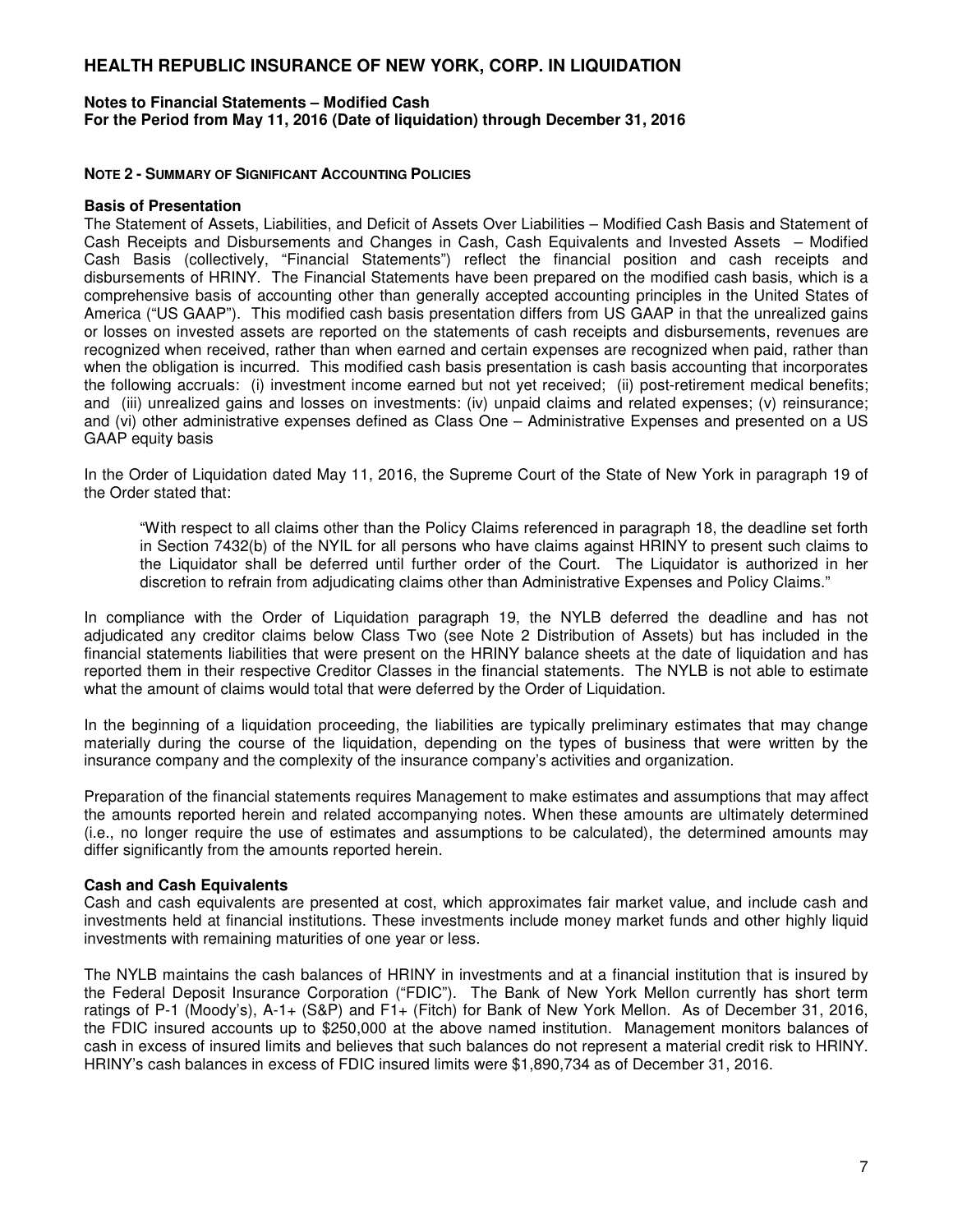#### **Notes to Financial Statements – Modified Cash For the Period from May 11, 2016 (Date of liquidation) through December 31, 2016**

#### **NOTE 2 - SUMMARY OF SIGNIFICANT ACCOUNTING POLICIES (CONTINUED)**

#### **Bonds**

Bonds include short-term and long-term U.S. treasury, agency securities, corporate bonds and asset backed securities. They are all generally held until maturity, some of which may be subject to demand features. These investments are recorded at estimated fair market value based on quoted market prices. The unrealized gains or losses on these securities are recorded in the Cash Receipts and Disbursements and Changes in Cash, Cash Equivalents and Invested Assets – Modified Cash Basis. Long term investments also include CD's with maturities in excess of one year from the date of acquisition. These are also generally held to maturity. Realized gains and losses on investments sold are computed using the specific identification method, wherein gains and losses are recognized as of the settlement date and included in proceeds from investments and presented in net investment income received.

For each reporting period (annual and interim periods), Management reviews investments with unrealized losses on a security-by-security basis and assesses whether such declines are other-than-temporary. In assessing whether a decline is other-than-temporary, Management considers various factors including, but not limited to: (i) the rating of the security available from external sources; (ii) the issuer's record of default, if any, on scheduled interest and/or principal payments; (iii) an analysis of the security's market value (e.g., amount, duration and significance of the decline); (iv) Management's intent and ability to hold the investment until recovery; (v) the market conditions during which the decline has occurred; (vi) an economic analysis of the issuer's industry; and (vii) the financial strength and liquidity of the issuer. Once a determination has been made that a specific otherthan-temporary impairment exists, an increase in deficit is incurred and an allowance is recorded in a valuation account against the cost basis of the impaired asset and adjusted to its fair market value. The cost basis is not adjusted directly but rather through this valuation account.

#### **Federal Reinsurance**

HRINY participates in the federal reinsurance program. Under this program, claims greater than \$45,000 and up to a \$250,000 maximum are eligible for 80% coinsurance reimbursement from the federal government program. In preparing the modified cash basis financial statements, management makes estimates of amounts recoverable from the federal reinsurance program. Federal reinsurance is discussed more in Note 6.

#### **Accrued Retrospective Premiums Receivable – Risk Corridor**

The risk corridors program was established to mitigate the pricing risk that insurers faced because of limited data to estimate who would enroll in plans operating under the ACA rules and what the health spending would be. Premium adjustments pursuant to the risk corridors program are accounted for as premium adjustments for retrospectively rated contracts. Management has established a reserve for the accrued retrospective premiums receivable which represents its best estimate of recovery. Management believes its estimates are reasonable and adequate and reviews and adjusts them as necessary. Accrued retrospective premiums receivable – Risk Corridor is discussed further in Note 6.

#### **Healthcare receivables**

HRINY receives pharmaceutical rebates under an agreement with a Pharmacy Benefit Manager ("PBM"). Estimates of rebate receivables are based on historical collections. HRINY records pharmaceutical rebates as a reduction of benefits incurred during the period that the rebates are earned. Pharmaceutical rebates are recognized for rebates earned, but not yet received. Health care receivables are discussed further in Note 7.

#### **Prepaid expenses**

Represent retainer fees with third party administrator and consultant.

#### **Other receivables**

Balances due from third party administrator for the overpayment of claims.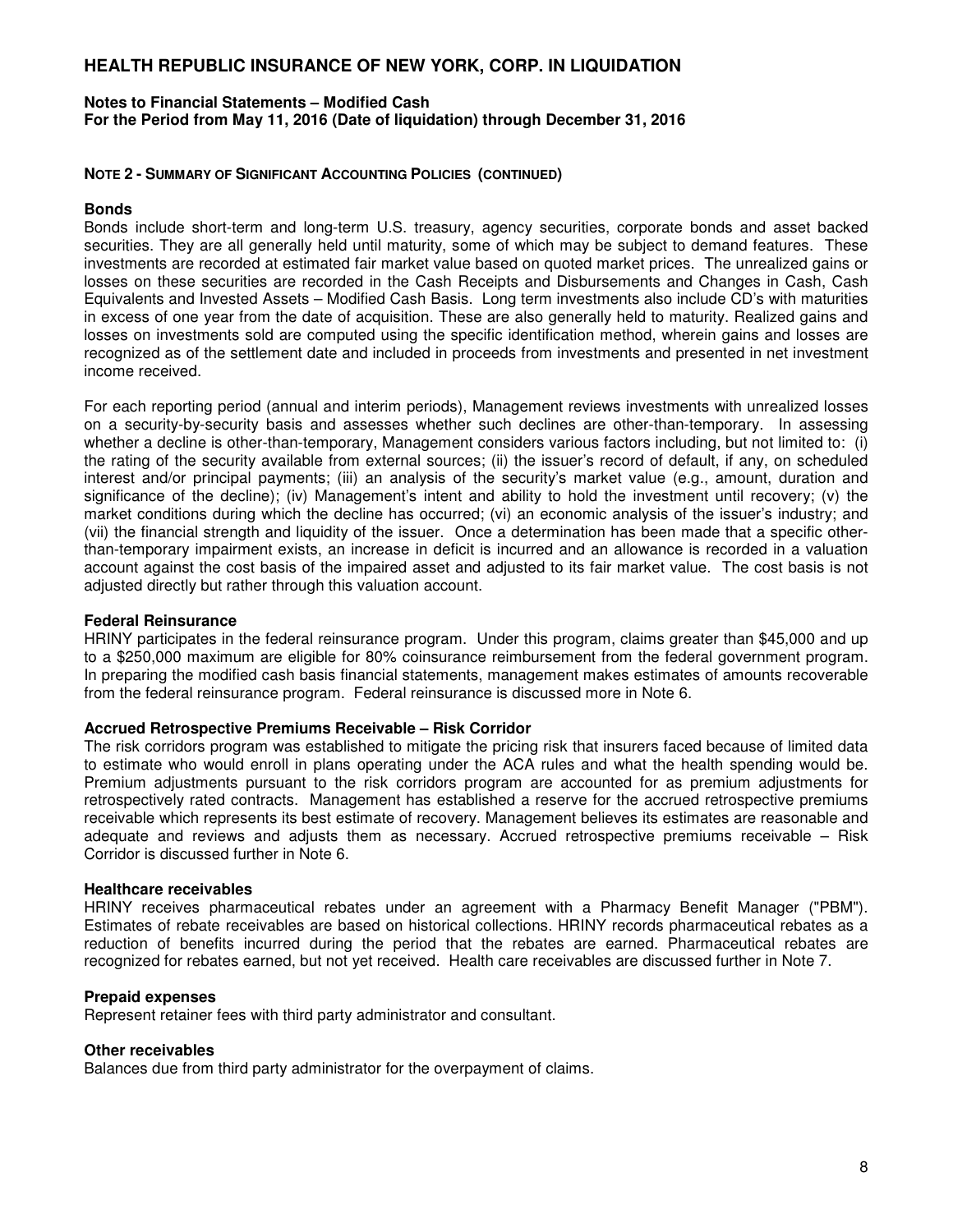#### **Notes to Financial Statements – Modified Cash**

**For the Period from May 11, 2016 (Date of liquidation) through December 31, 2016** 

#### **NOTE 2 - SUMMARY OF SIGNIFICANT ACCOUNTING POLICIES (CONTINUED)**

#### **Accrued investment income receivable**

Accrued investment income includes revenue from the investment portfolio that is earned but not yet received and is reported as accrued investment income.

Investment income received includes interest income received from cash deposits, interest on bonds and shortterm investments, dividends, realized gains or losses on sale of investments, and the amortization of bond premium and discount.

#### **Secured claims**

Secured claims, if present, relate to any claim secured by LOCs or other collateral securities, but does not include special deposit claims or claims against general assets. Secured claims also include claims which have become liens upon specific assets by reason of judicial process more than four months prior to the commencement of delinquency proceedings.

#### **Unsecured Liabilities**

Unsecured claims are comprised of one or more of the following:

#### **a) Allowed Claims**

Allowed claims are the amounts that have been approved by the New York Supreme Court for incurred covered losses and/or LAE.

#### **b) Non-Allowed Claims**

Non-allowed claim liabilities consist of the following:

#### **Claims unpaid and claim adjustment expenses unpaid:**

Claims unpaid and claims adjustment expenses unpaid include claims submitted by members under policies, health care professionals, and providers and facilities that provided health care services to members under policies, and are based on an amount determined from individual case estimates and loss reports. Such liabilities are necessarily based on assumptions and estimates, and while management believes the amount is adequate, the ultimate liability may be in excess of or less than the amount provided. The methods for making such estimates and for establishing the resulting liability is reviewed and any adjustments are reflected in the period determined.

#### **Distribution of Assets**

The Receiver recommends and seeks court approval regarding distributions from any Domestic Estate in Liquidation. Distributions are made in a manner that assures the proper recognition of priorities and a reasonable balance between the expeditious completion of the liquidation and the protection of non-adjudicated claims. The priority of distribution of assets is in accordance with Insurance Law Section 7434 as set forth below. Every claim in each class is paid in full or adequate funds are retained for such payment before the members of the next class receive any payment. No sub-classes are established within any class. No equitable remedy may be used to avoid the order of the classification of claims as set forth in Insurance Law Section 7434.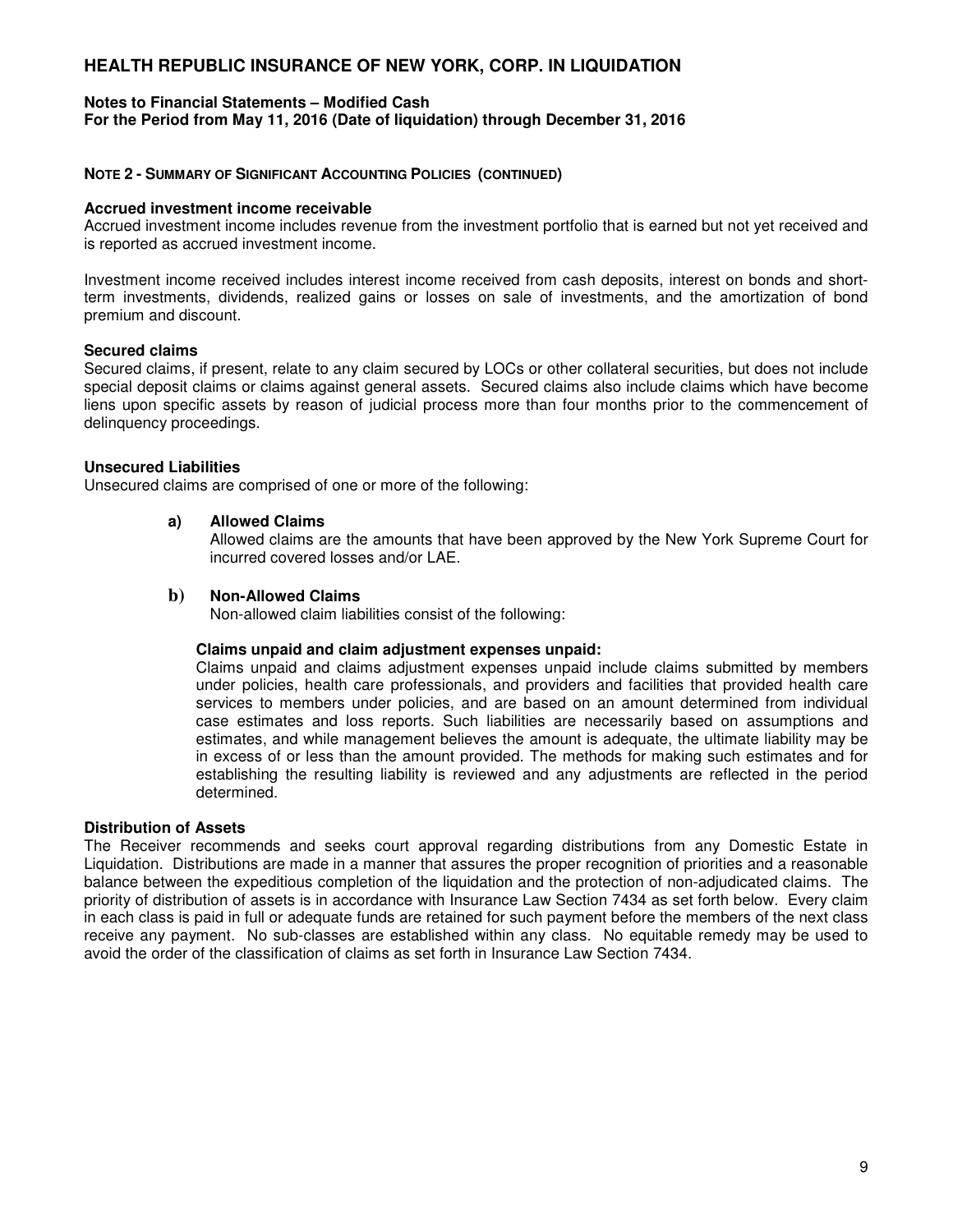#### **Notes to Financial Statements – Modified Cash For the Period from May 11, 2016 (Date of liquidation) through December 31, 2016**

#### **NOTE 2 - SUMMARY OF SIGNIFICANT ACCOUNTING POLICIES (CONTINUED)**

#### **Distribution of Assets (CONTINUED)**

The list of creditor classes in order of priority as set forth by Insurance Law Section 7434 is as follows:

i)Class One – Administrative Claims

Claims with respect to the actual and necessary costs and expenses of administration incurred by the liquidator or rehabilitator.

- (ii)Class Two Claim and Related Costs All claims under policies including claims of federal, state or local government for losses incurred, third party claims, claims for unearned premiums, and all claims of security funds or guaranty associations, but excluding claims under reinsurance contracts.
- (iii)Class Three Federal Government Claims Claims of the federal government, except those stated above in Class two.
- (iv)Class Four Employee Claims Claims for wages owing to employees of an insurer against whom an Article 74 proceeding is commenced and claims for unemployment insurance contributions required by Article 18 of the New York Labor Law.
- (v)Class Five State and Local Government Claims Claims of state and local governments, except those stated above in Class two.
- (vi)Class Six General Creditor Claims Claims of general creditors, including, but not limited to, claims arising under reinsurance contracts.
- (vii) Class Seven Late Filed Claims Claims filed late or any other claims other than claims stated in Class eight or Class nine below.
- (viii) Class Eight Section 1307 Loans Claims for advanced or borrowed funds made pursuant to Insurance Law Section 1307.
- (ix)Class Nine Shareholder Claims Claims of shareholders or other owners in their capacity as shareholders.

Provided below is a detailed description of the creditor classes.

#### **Class One – Administrative Claims**

Claims with respect to the actual and necessary expenses of administration incurred by the Receiver. Included in administrative claims are accruals for vacation benefits and post-retirement medical benefits that have been allocated among the Domestic Estates in Liquidation.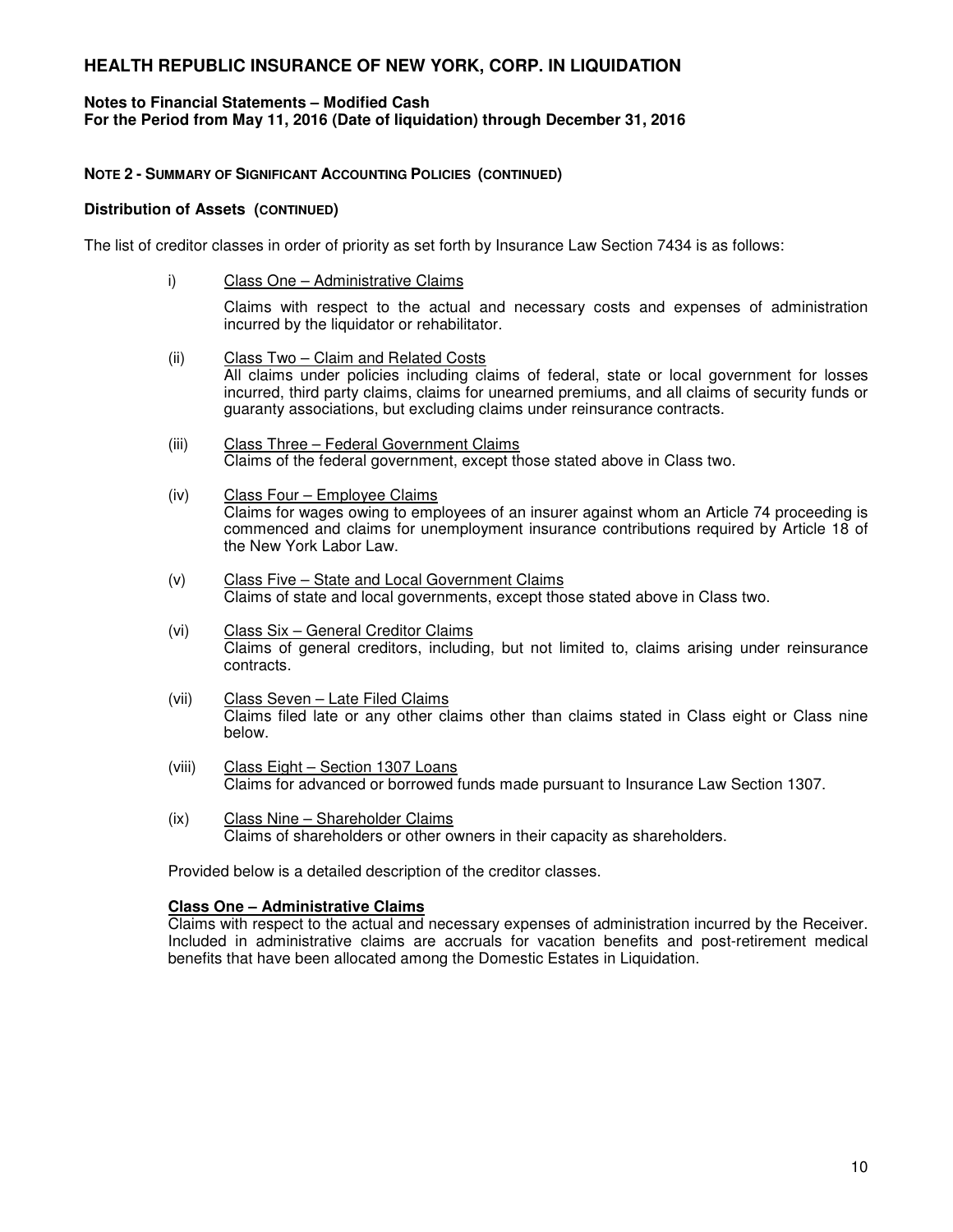#### **Notes to Financial Statements – Modified Cash For the Period from May 11, 2016 (Date of liquidation) through December 31, 2016**

#### **NOTE 2 - SUMMARY OF SIGNIFICANT ACCOUNTING POLICIES (CONTINUED)**

#### **Distribution of Assets (CONTINUED)**

#### **Class Two – Claims and Related Costs**

All claims under policies including such claims of federal, state or local government for losses incurred, third party claims, claims for unearned premiums, and all claims of Security Funds or Guaranty Funds, but excluding claims under reinsurance contracts.

#### **Class Three through Class Nine – Subordinate Class of Creditor Claims**

Should there be sufficient assets after paying Class two claims, these subordinate classes of creditor claims will be thoroughly investigated and recommended for allowance prior to dividend distribution. The NYLB's policy is not to incur additional costs on claims not expected to be paid. Therefore, these subordinate classes of creditor claims will not be adjudicated until such time as assets are available to pay such claims.

#### **Allocation of Expenses**

The NYLB allocates general and administrative expenses, such as salaries, payroll taxes, rent and related expenses, office expenses and employee relations and welfare  $(e.g.,$  contributions to employee health insurance, pension plans and other fringe benefits), among the Domestic Estates in Liquidation, Security Funds, ancillary estates, conservations and fraternal associations. Reimbursement of such expenses is generally based on the amount of time NYLB employees devote to the respective Domestic Estates in Liquidation, Security Funds, ancillary estates, conservations and fraternal associations.

#### **NOTE 3 - INVESTMENTS**

The components of net investment income received for the years ended December 31, 2016 is as follows:

|                                               | 2016          |
|-----------------------------------------------|---------------|
| Interest on Bonds                             | \$<br>154.261 |
| Interest on Short-Term Investments and Cash   |               |
| Equivalents                                   | 12,373        |
| <b>Total Gross Investment Income</b>          | 166,634       |
| Net Amortization of Bond Premium and Discount | (58, 528)     |
| Net Investment Income Received                | 108,106       |
|                                               |               |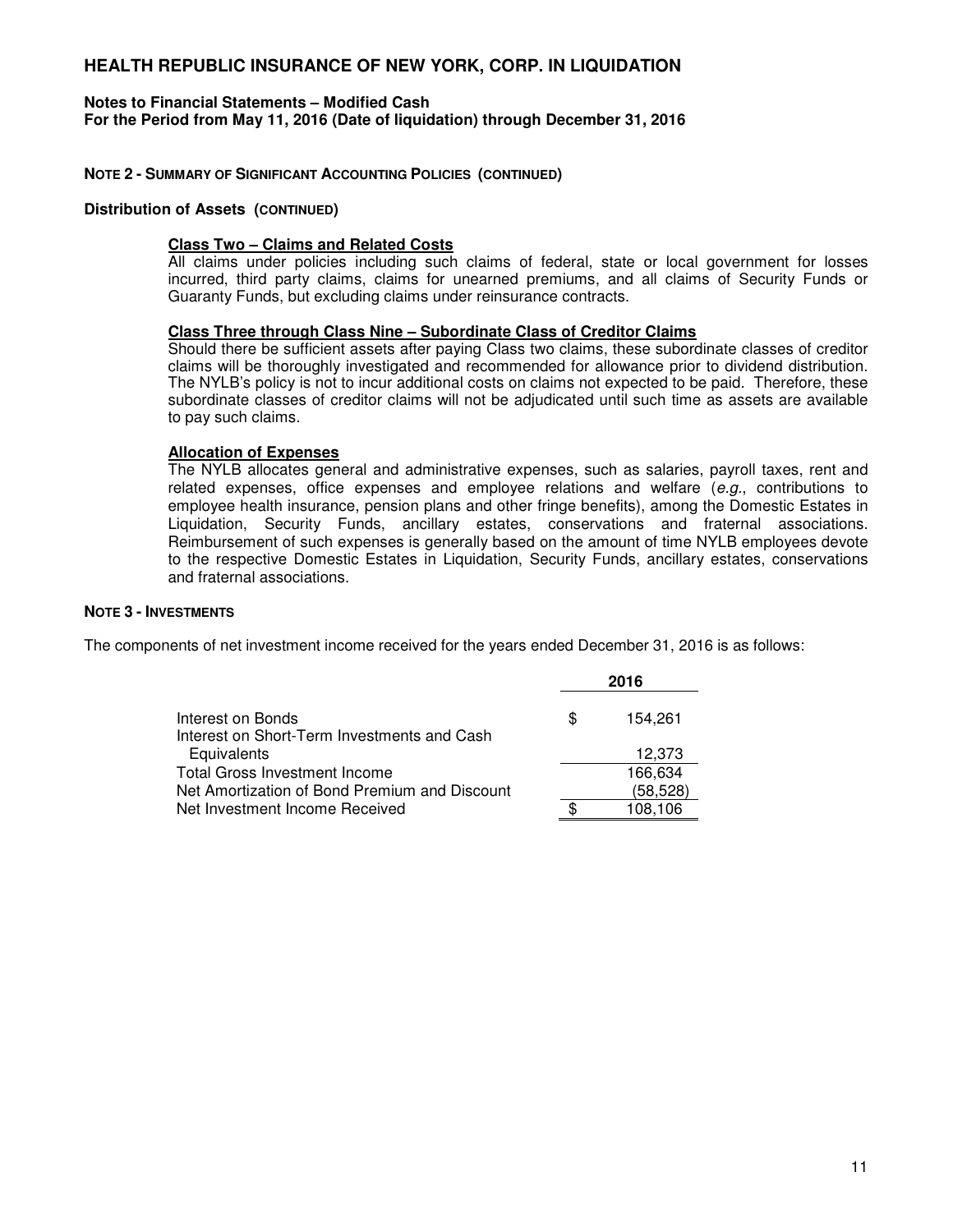#### **Notes to Financial Statements – Modified Cash For the Period from May 11, 2016 (Date of liquidation) through December 31, 2016**

#### **NOTE 3 - INVESTMENTS (CONTINUED)**

As of December 31, 2016, the cost or amortized cost, fair market value, gross unrealized gains and losses on investments in bonds, are as follows:

| Cost or<br><b>Amortized Cost</b> |            | <b>Gross Unrealized</b><br>Gains | <b>Gross Unrealized</b><br><b>Losses</b> | <b>Fair Market Value</b> |            |  |
|----------------------------------|------------|----------------------------------|------------------------------------------|--------------------------|------------|--|
|                                  | 38.779.403 | 174                              | (170, 369)                               |                          | 38,609,208 |  |

Bonds in a continuous unrealized loss position are as follows**:** 

|                                                | December 31, 2016 |                                |     |                             |    |                                |      |                             |    |                             |     |                             |
|------------------------------------------------|-------------------|--------------------------------|-----|-----------------------------|----|--------------------------------|------|-----------------------------|----|-----------------------------|-----|-----------------------------|
|                                                |                   | <b>Less than 12 Months</b>     |     |                             |    | <b>Greater than 12 Months</b>  |      |                             |    | Total                       |     |                             |
|                                                |                   | Fair<br><b>Market</b><br>Value |     | Unrealized<br><b>Losses</b> |    | Fair<br><b>Market</b><br>Value |      | Unrealized<br><b>Losses</b> |    | <b>Fair Market</b><br>Value |     | Unrealized<br><b>Losses</b> |
| U.S. Treasury<br>and Agency<br>Securities held |                   |                                |     |                             |    |                                |      |                             |    |                             |     |                             |
| to Maturity                                    |                   | 30,081,209                     | \$. | (170,369)                   | \$ | $\overline{\phantom{0}}$       | - \$ | Ξ.                          | \$ | 30,081,209                  | \$. | (170,369)                   |
| Total Fixed                                    |                   |                                |     |                             |    |                                |      |                             |    |                             |     |                             |
| Income                                         |                   | 30,081,209                     |     | (170,369)                   |    | $\overline{\phantom{a}}$       |      | -                           |    | 30,081,209                  |     | (170,369)                   |
| Total                                          | S                 | 30,081,209                     |     | (170,369)                   | \$ | -                              | \$   | $\overline{\phantom{a}}$    | \$ | 30,081,209                  |     | (170,369)                   |

HRINY's portfolio of bonds is sensitive to interest rate fluctuations which affect the fair market value of individual securities. Management has the intent and ability to hold the securities until recovery and/or maturity Management has the intent and ability to hold the securities until recovery and/or maturity. Management does not consider the unrealized losses on HRINY's portfolio of short-term investments and bonds as other-than-temporary impairments as of December 31, 2016.

The amortized cost and fair market value of bonds held to maturity at December 31, 2016 are shown below by the date of contractual maturity. Actual maturity dates may differ from contractual maturity dates because borrowers may have the right to call or prepay obligations.

|                                             | 2016 |                             |    |                          |  |  |  |
|---------------------------------------------|------|-----------------------------|----|--------------------------|--|--|--|
|                                             |      | Fair<br><b>Market Value</b> |    | <b>Amortized</b><br>Cost |  |  |  |
| Due within one year                         | \$   | 3,806,626                   | \$ | 3,816,849                |  |  |  |
| Due after one year and before<br>five years |      | 34,802,582                  |    | 34,962,554               |  |  |  |
| <b>Total</b>                                | \$.  | 38,609,208                  | ß. | 38,779,403               |  |  |  |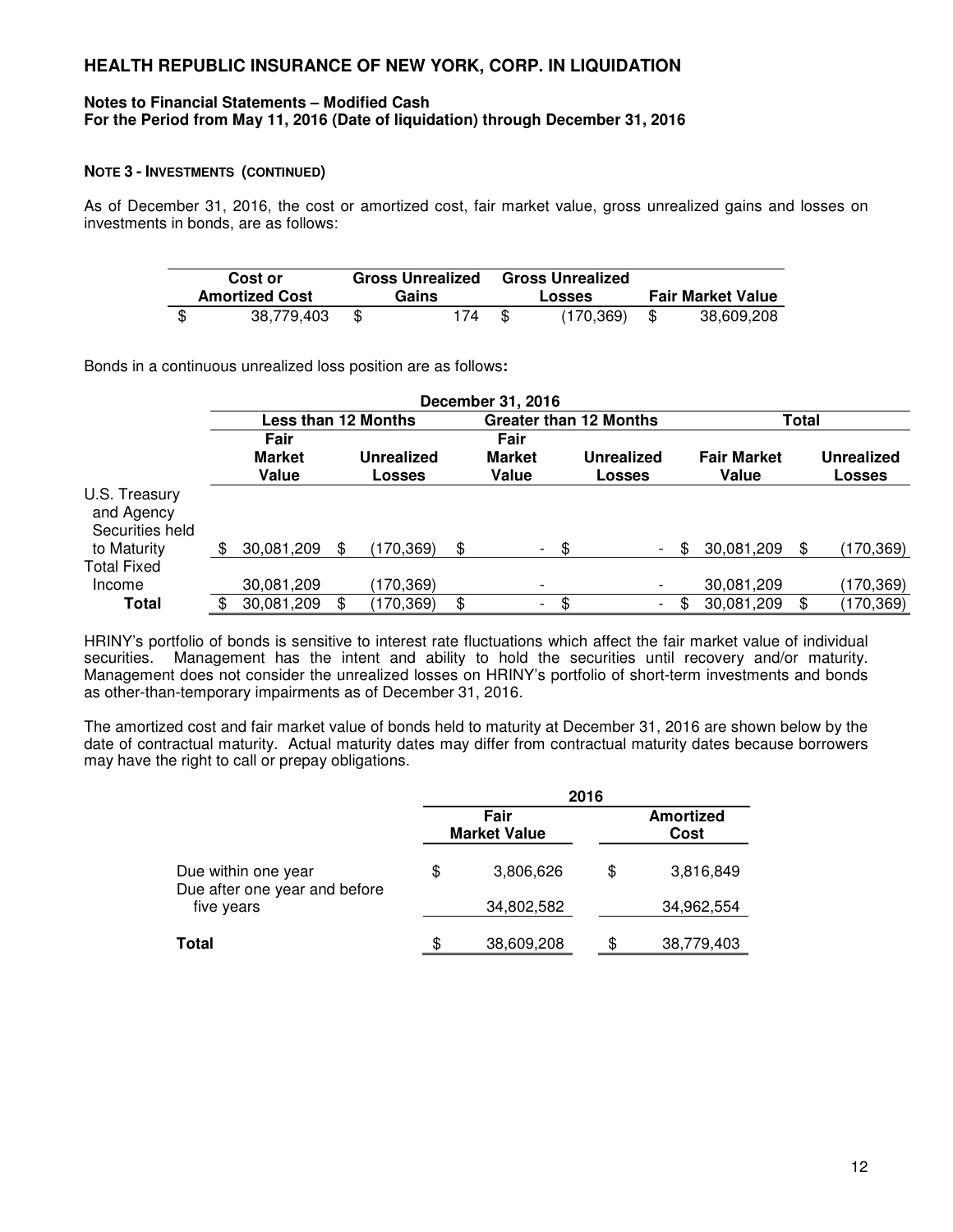#### **Notes to Financial Statements – Modified Cash For the Period from May 11, 2016 (Date of liquidation) through December 31, 2016**

#### **NOTE 3 - INVESTMENTS (CONTINUED)**

The proceeds received and gains on called or sold bonds at December 31, 2016 are as follows:

|                          |      | Net gains on Called or Sold |
|--------------------------|------|-----------------------------|
| <b>Proceeds Received</b> |      | <b>Bonds</b>                |
| 2016                     | 2016 |                             |
| 6.341.154                | S    | 187                         |

#### **Mortgage-Backed Securities**

In 2016, management identified three mortgage-backed securities, with amortized costs of \$955,361 and are carried at a fair market value of \$954,405.

After reviewing these securities, Management has determined that, based on the information currently available to it, at December 31, 2016, there were no mortgage-backed securities with indirect subprime exposure.

#### **NOTE 4 - FAIR VALUE MEASUREMENT**

Included in various investment related line items are certain financial instruments carried at fair market value. The fair market value of an asset is the amount at which that instrument could be bought or sold in a current transaction between willing parties other than in a forced or liquidation sale.

When available, HRINY uses quoted market prices to determine the fair market values of aforementioned instruments. When quoted market prices are not readily available or representative of fair market value, pricing determinations are made based on the results of valuation models using observable market data such as recently reported trades, bid and offer information and benchmark securities. Unobservable inputs reflect Management's best estimate of what hypothetical market participants would use to determine a transaction price for the asset or liability at the reporting date.

Financial Accounting Standards Board ("FASB") Accounting Standards Codification ("ASC") Topic 820, Fair Value Measurement ("Topic 820"), establishes a three-level fair value hierarchy, which prioritizes the inputs to valuation techniques used to measure fair value. The three-level hierarchy for fair value measurement is as follows:

Level 1 - Values are unadjusted quoted prices for identical assets and liabilities in active markets accessible at the measurement date.

Level 2 - Inputs include quoted prices for similar assets or liabilities in active markets, quoted prices from those willing to trade in markets that are not active, or other inputs that are observable or can be corroborated by market data for the term of the instrument. Such inputs include market interest rates and volatilities, spreads and yield curves.

Level 3 - Certain inputs are unobservable (supported by little or no market activity) and significant to the fair value measurement. Unobservable inputs reflect Management's best estimate of what hypothetical market participants would use to determine a transaction price for the asset or liability at the reporting date.

In certain cases, the inputs used to measure fair market value may fall into different levels of fair value hierarchy.

In such cases, an investment's level within the fair value hierarchy is based on the lowest level that is significant to the fair value measurement. Management's assessment of the significance of a particular input to the fair value measurement in its entirety requires judgment and considers factors specific to the investment.

Topic 820 also requires disclosures of any significant transfers in and out of Level 1 and Level 2 fair value measurements and a description of the reasons for the transfers; a reconciliation for fair value measurements using significant unobservable inputs (Level 3) with separate disclosure of purchases, sales, issuances, and settlements; and disclosure of the valuation techniques and inputs used to measure fair value for both recurring and nonrecurring fair value measurements.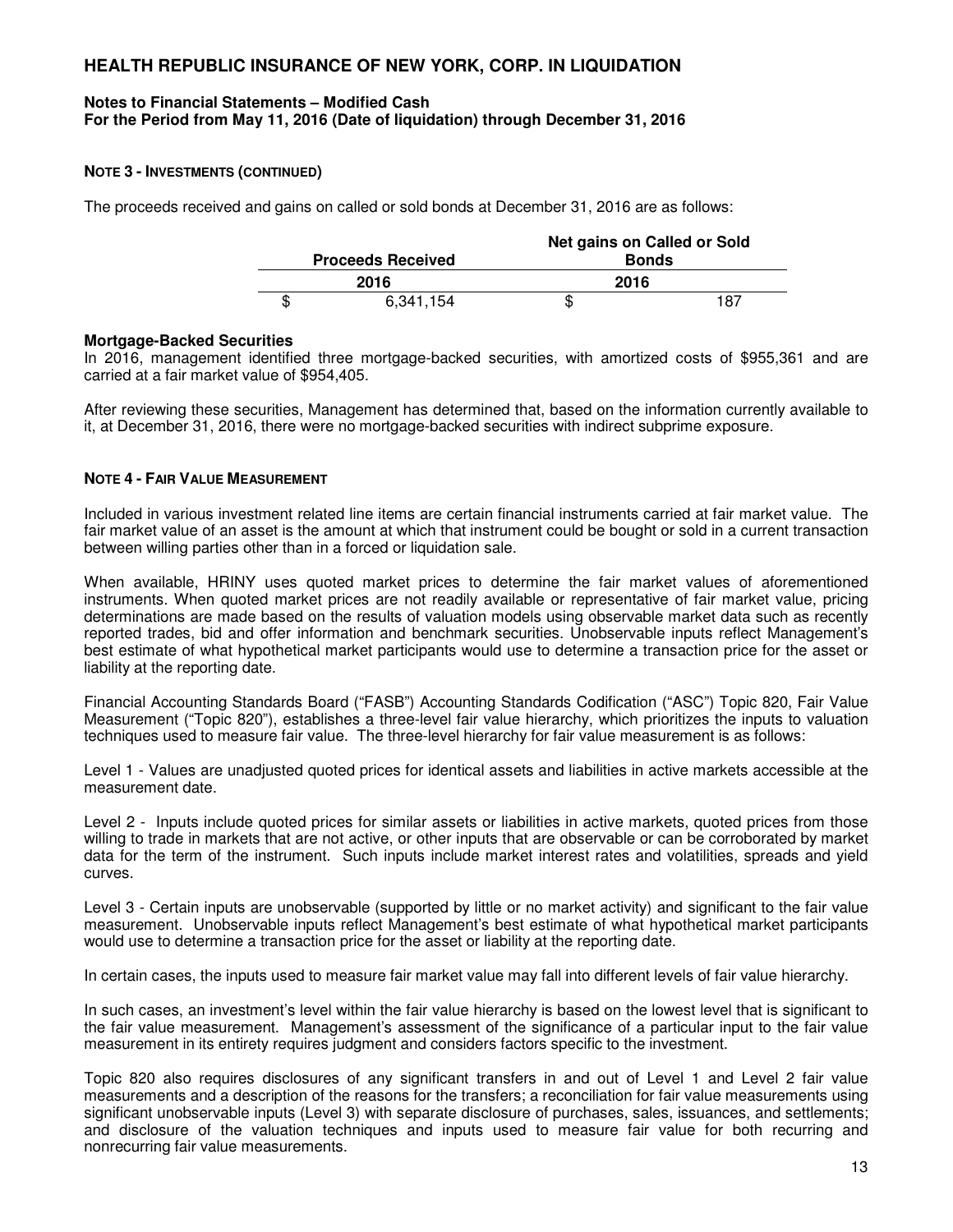#### **Notes to Financial Statements – Modified Cash For the Period from May 11, 2016 (Date of liquidation) through December 31, 2016**

#### **NOTE 4 - FAIR VALUE MEASUREMENT (CONTINUED)**

The following table summarizes the invested assets carried at fair value or where fair value is disclosed using the fair value level hierarchy above as of December 31, 2016:

|                                                         | Quoted Prices in<br>Active Markets for<br><b>Identical Assets</b><br>(Level 1) |  | Significant<br>Observable<br>Inputs<br>(Level 2) |            | Significant<br>Unobservable<br>Inputs<br>(Level 3) |  | Total Fair<br>Value |
|---------------------------------------------------------|--------------------------------------------------------------------------------|--|--------------------------------------------------|------------|----------------------------------------------------|--|---------------------|
| As of December 31, 2016:<br><b>Unrestricted Assets:</b> |                                                                                |  |                                                  |            |                                                    |  |                     |
| U.S. Government                                         | \$                                                                             |  | \$                                               | 10,735,256 | \$                                                 |  | \$<br>10,735,256    |
| U.S. Government Agencies                                |                                                                                |  |                                                  | 9,893,177  |                                                    |  | 9,893,177           |
| Mortgage Backed Securities                              |                                                                                |  |                                                  | 954.405    |                                                    |  | 954,405             |
| Corporate Bonds                                         |                                                                                |  |                                                  | 17,026,370 |                                                    |  | 17,026,370          |
| Total                                                   |                                                                                |  |                                                  | 38,609,208 |                                                    |  | 38,609,208          |

Management used the following methods and assumptions in estimating the fair market value of financial instruments in the Financial Statements and notes thereto:

Fixed maturities: Fair values for investment securities are based on market prices quoted by third parties, if available. When market quotes are unavailable, Management's best estimate of fair market value is based on quoted market prices of financial instruments with similar characteristics, or on industry recognized valuation techniques. The investment securities are primarily valued using market inputs, including benchmark yields, reported trades, broker-dealer quotes, issuer spreads, benchmark securities, bids, offers and reference data. In addition, market indicators, industry and economic events are monitored and further market data is acquired if certain triggers are met. For certain security types, additional inputs may be used, or some of the inputs described above may not be applicable. For broker-quoted only securities, quotes from market makers or broker-dealers are obtained from sources recognized to be market participants.

There are no securities classified as Level 1.

Securities classified as Level 2 include primarily short term investments, bonds, are quoted market prices for similar investments in an active market using matrix pricing. Quoted prices for these securities are provided to the HRINY by independent pricing services.

There are no securities classified as Level 3.

#### **NOTE 5 - START-UP AND SOLVENCY LOANS**

On February 17, 2012, the HRINY entered into a loan agreement with CMS for up to approximately \$23.8 million in funding to enable the HRINY to develop a health insurance company that will operate in New York. Under the terms of the agreement, funding is disbursed in quarterly installments throughout 2012 and continuing until 2015 based on completion of certain milestones agreed to among the parties. The start-up loan carries an interest rate of -0-% and balloon repayments are due five (5) years from the date of disbursement. As of December 31, 2016, the HRINY received \$23,600,400 in disbursement on this start-up loan.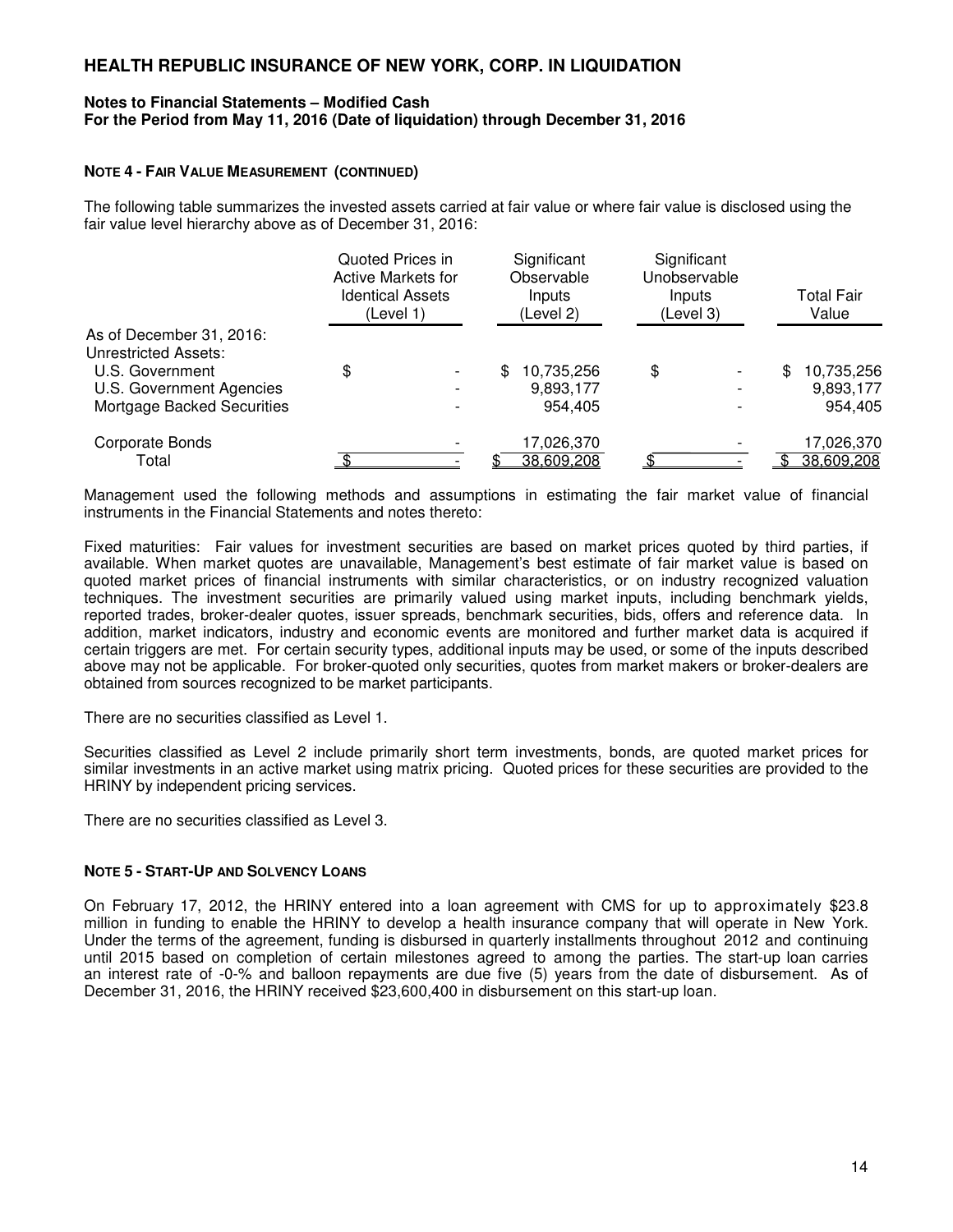#### **Notes to Financial Statements – Modified Cash For the Period from May 11, 2016 (Date of liquidation) through December 31, 2016**

#### **NOTE 5 - START-UP AND SOLVENCY LOANS (CONTINUED)**

The start-up loan at December 31, 2016, matures as follows:

| Year ending<br>December 31, |       | <b>Amount</b> |              |  |  |
|-----------------------------|-------|---------------|--------------|--|--|
| 2017                        |       | \$            | 10,338,700   |  |  |
| 2018                        |       |               | 12,591,900   |  |  |
| 2019                        |       |               | 183,200      |  |  |
| 2020                        |       |               | 486,600      |  |  |
|                             | Total |               | \$23,600,400 |  |  |

On February 17, 2012, the HRINY entered into a loan agreement with CMS to provide a solvency loan of up to \$150,678,000 to provide statutory capital required to operate an insurance company in New York. On September 26, 2014, CMS approved an additional \$90,688,000 to the total available solvency funding. With the additional \$90,688,000, the total solvency funding amount is \$241,366,000, to be drawn as required to meet the net worth requirements of a New York health insurance company.

As of December 31, 2016, the HRINY has received \$241,366,000 in disbursements on this solvency loan. The solvency loan has an interest rate of 0.37% and the following key provisions: Prior to 2019, principal and interest is deferred. During 2019 through 2020, interest only payments are due. During 2021 through 2033, principal and interest payments are due.

The start-up and solvency loans provide the lender with a security interest in the cash flow and reserves of the HRINY that is subordinate to (a) claim payments, (b) basic operating expenses, and (c) maintenance of required reserve funds while the HRINY is operating under state insurance laws. The start-up and solvency loans are included as creditors within Class Eight-Section 1307 Loans.

#### **NOTE 6 - RISK SHARING PROVISIONS OF THE AFFORDABLE CARE ACT**

Effective January 1, 2014, the ACA imposed fees and premium stabilization provisions on health insurance issuers offering commercial health insurance. The three premium stabilization programs are commonly referred to as the 3Rs - reinsurance, risk corridors, and risk adjustment.

Amounts Recoverable from Federal Reinsurance (Reinsurance) -The federal reinsurance program supplements the risk adjustment program and compensates plans when they have enrollees with especially high claims. The program was designed to protect issuers from an expected increase in large claims due to the elimination of the preexisting condition limitation. The federal reinsurance program is effective for the plan years 2014 through 2016 and applies to all issuers of major medical commercial products and third-party administrators. The federal reinsurance program was designed to reduce the incentives for plans to avoid high-cost individuals and to stabilize premiums during the initial years.

As of December 31, 2016, HRINY had amounts recoverable from federal reinsurance for the 2015 benefit year of \$51,736,709 ("2015 Reinsurance Recoverable"). CMS has purported to setoff the 2015 Reinsurance against HRINY's risk adjustment liability. Management is challenging the setoff and is continuing its efforts to recover the 2015 Reinsurance Recoverable, but has established a non-collectability reserve in the amount of \$51,736,709. The reserve is reviewed and adjusted as reasonable and appropriate.

HRINY also had a recoverable from federal reinsurance for the 2014 benefit year of \$58,217,807 ("2014 Reinsurance Recoverable"). CMS has similarly purported to setoff the 2014 Reinsurance Recoverable against HRINY's risk adjustment liability. Because of the purported CMS setoff, HRINY's pre-liquidation management did not record the 2014 Reinsurance Recoverable as an asset on its financial statements. Current management is challenging the setoff and is continuing its efforts to recover the 2014 Reinsurance Recoverable. However, for purposes of this financial statement, we have continued management's prior practice of not stating the 2014 Reinsurance Recoverable as an asset.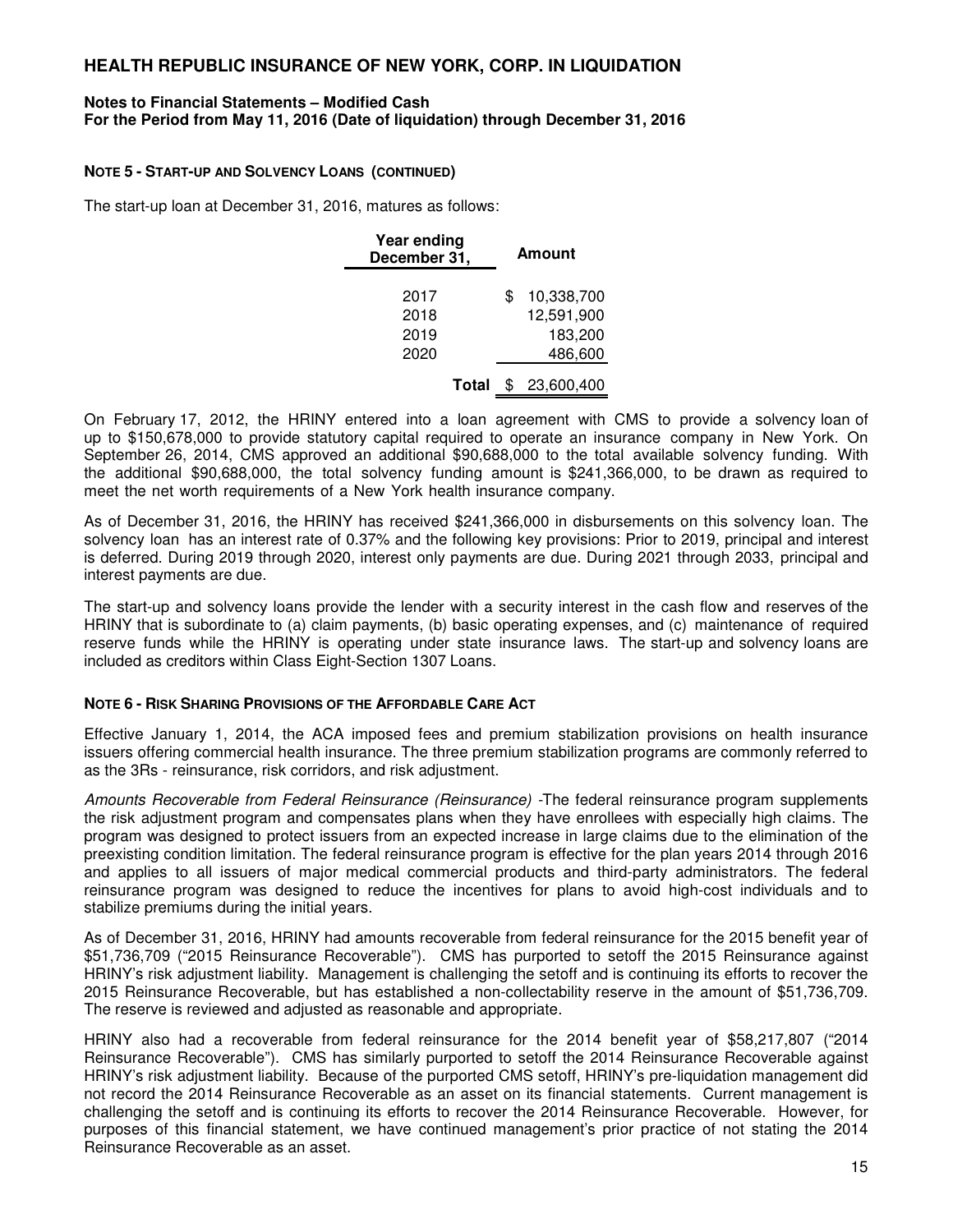#### **Notes to Financial Statements – Modified Cash For the Period from May 11, 2016 (Date of liquidation) through December 31, 2016**

#### **NOTE 6 - RISK SHARING PROVISIONS OF THE AFFORDABLE CARE ACT (CONTINUED)**

Accrued Retrospective Premiums Receivable (Risk Corridors) -The risk corridors program have been established to mitigate the pricing risk that insurers faced because of limited data to estimate who would enroll in plans operating under the ACA rules and what the health spending would be. These temporary risk corridors limit the gains and losses insurers receive. Insurers receive a payment from HHS if their losses exceed a certain threshold. An objective of risk corridors is to encourage health insurance competition by limiting the risk for insurers entering the exchange market during the early years of implementation. This provision applies to qualified health plans in the individual and small group markets. Premium adjustments pursuant to the risk corridors program are accounted for as premium adjustments for retrospectively rated contracts and totaled \$445,134,282 as of December 31, 2016. The \$445,134,282 is comprised of the balance not paid on the 2014 year of \$131,093,843 and the 2015 year of \$314,040,439. In preparing the modified cash basis financial statements, management makes estimates of amounts recoverable under the Accrued Retrospective Premiums Receivable program. Although management is continuing its efforts to maximize collections of the retrospective premiums receivable, a reserve has been established in the amount of \$445,134,282. The reserve is reviewed and adjusted as necessary and appropriate.

Risk Adjustment Payable -The risk adjustment program was designed to reduce the incentives for health insurance plans to avoid enrolling people with higher than average costs by shifting premiums among insurers based on the risk of the people they enrolled. Insurers with higher shares of low cost enrollees would contribute to a fund that made payments to insurers with larger shares of high cost enrollees. All non-grandfathered plans in the individual and small group market participated in the risk adjustment program, whether they were inside or outside of the exchange. Premium adjustments pursuant to the risk adjustment program are accounted for as premium subject to redetermination and user fees are accounted for as assessments. HRINY's risk adjustment payable balance of \$191,338,780 is unchanged from prior year. See Note 13.

The following table presents the current year impact of risk-sharing provisions of the ACA on assets, liabilities and revenue:

a. Permanent ACA Risk Adjustment Program Assets:

| 1. Premium adjustments receivable due to ACA risk adjustment<br>Liabilities<br>2. Risk adjustment user fees payable for ACA risk adjustment<br>Liabilities                                                                                                                                            | \$       |             |
|-------------------------------------------------------------------------------------------------------------------------------------------------------------------------------------------------------------------------------------------------------------------------------------------------------|----------|-------------|
| 3. Premium adjustments payable due to ACA risk adjustment<br>Operations (revenue and expense)<br>4. Reported as revenue in premium for accident and health contracts<br>(written/collected) due to ACA risk adjustment<br>5. Reported in expenses as ACA risk adjustment user fees<br>(incurred/paid) | \$<br>\$ | 191,338,780 |
| b. Transitional ACA Reinsurance Program Assets:                                                                                                                                                                                                                                                       |          |             |
| 1. Amounts recoverable for claims paid due to ACA reinsurance<br>2. Amounts recoverable for claims unpaid due to ACA insurance<br>(contra liability)                                                                                                                                                  | \$       | 51,736,709  |
| 3. Amounts receivable relating to uninsured plans for contributions<br>for ACA reinsurance<br>Liabilities                                                                                                                                                                                             | \$       |             |
| 4. Liabilities for contributions payable due to ACA reinsurance – not<br>reported as ceded premium<br>5. Ceded reinsurance premiums payable due to ACA reinsurance<br>6. Liability for amounts held under uninsured plan contributions for<br>ACA reinsurance                                         | \$<br>\$ |             |
| Operations (revenue and expense)                                                                                                                                                                                                                                                                      |          |             |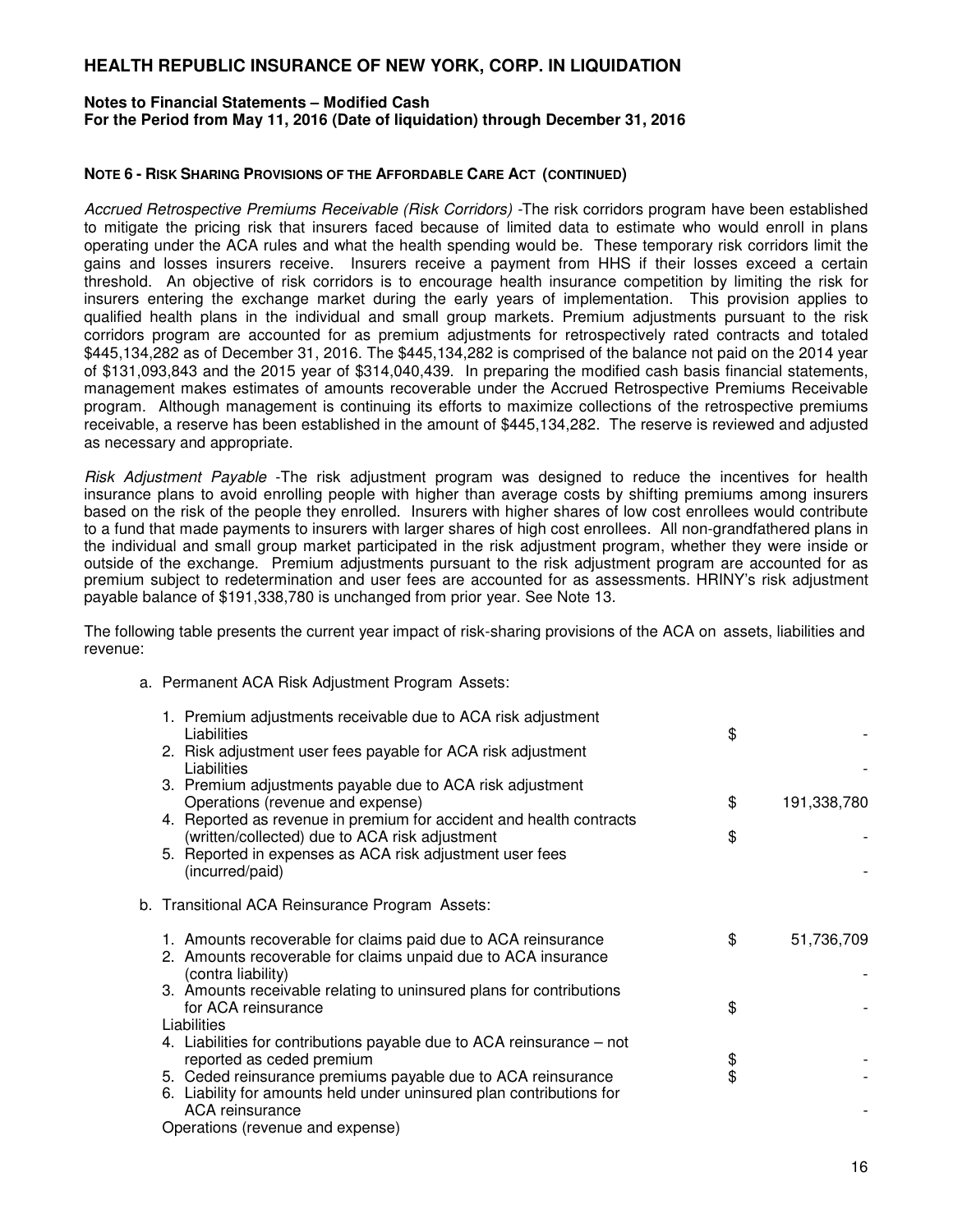#### **Notes to Financial Statements – Modified Cash For the Period from May 11, 2016 (Date of liquidation) through December 31, 2016**

#### **NOTE 6 - RISK SHARING PROVISIONS OF THE AFFORDABLE CARE ACT (CONTINUED)**

| 7. Ceded reinsurance premiums due to ACA reinsurance<br>8. Reinsurance recoveries (income statement) due to ACA reinsurance<br>payments or expected payments                        | \$                |
|-------------------------------------------------------------------------------------------------------------------------------------------------------------------------------------|-------------------|
| 9. ACA reinsurance contributions – not reported as ceded premium                                                                                                                    | \$                |
| c. Temporary ACA Risk Corridors Program Assets:                                                                                                                                     |                   |
| 1. Accrued retrospective premium due to ACA risk corridors<br>Liabilities<br>2. Reserve for the credits or policy experience rating refunds due to<br>ACA risk corridors            | \$<br>445,134,282 |
| Operations (revenue and expense)<br>3. Effect of ACA risk corridors on net premium income (paid/received)<br>4. Effect of ACA risk corridors on change in reserves for rate credits | \$                |

The ACA risk-sharing programs became effective January 1, 2014.

#### **NOTE 7 - HEALTH CARE RECEIVABLE**

Pharmacy rebates receivable are recorded when reasonably estimated or billed by the affiliated PBM in accordance with pharmacy rebate contract provisions. Information used to support rebates billed to the manufacturer is based on utilization information gathered by the PBM and adjusted for significant changes in the pharmacy contract.

The HRINY evaluates admissibility of all pharmacy rebates receivable based on the administration of each underlying pharmaceutical benefit management agreement. The HRINY has non-admitted all pharmacy rebates receivable that do not meet the admissibility criteria from the statutory basis statement of admitted assets, liabilities and deficit.

| 12/31/2016 | 667,431                                                                                      | 667,431                                                                                          |                                                                                 | $\blacksquare$ |                                                                                        |                                                                                        |  |
|------------|----------------------------------------------------------------------------------------------|--------------------------------------------------------------------------------------------------|---------------------------------------------------------------------------------|----------------|----------------------------------------------------------------------------------------|----------------------------------------------------------------------------------------|--|
| Quarter    | Pharmacy<br><b>Rebates as</b><br><b>Reported on</b><br><b>Financial</b><br><b>Statements</b> | <b>Pharmacy</b><br><b>Rebates as</b><br><b>Billed or</b><br><b>Otherwise</b><br><b>Confirmed</b> | <b>Actual Rebates</b><br><b>Received</b><br><b>Within 90 Days</b><br>of Billing |                | <b>Actual Rebates</b><br><b>Received</b><br><b>Within 91 to 180</b><br>Days of Billing | <b>Actual Rebates</b><br><b>Received More</b><br>Than 180 Days<br><b>After Billing</b> |  |
|            | <b>Estimated</b>                                                                             |                                                                                                  |                                                                                 |                |                                                                                        |                                                                                        |  |

#### **NOTE 8 - CLAIMS UNPAID AND CLAIMS ADJUSTMENT EXPENSES UNPAID**

The following table discloses the change in claims unpaid, net of reinsurance, for the period ended December 31, 2016:

| Claims unpaid, May 11, 2016, date of liquidation<br>Incurred claims - current period<br>Paid claims – current period | 200.716.597 |
|----------------------------------------------------------------------------------------------------------------------|-------------|
| Claims unpaid, as of December 31, 2016                                                                               | 200,716,597 |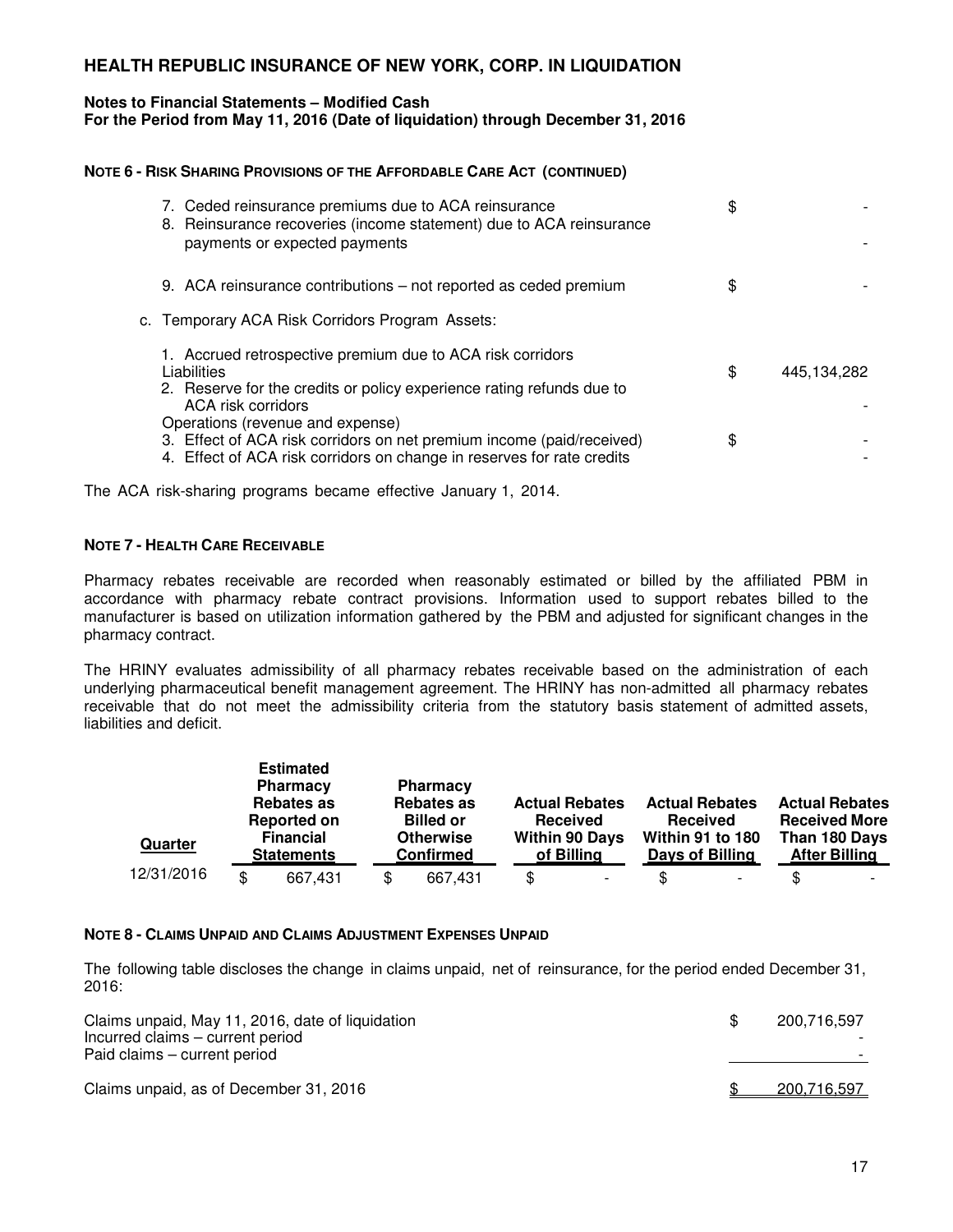#### **Notes to Financial Statements – Modified Cash For the Period from May 11, 2016 (Date of liquidation) through December 31, 2016**

#### **NOTE 8 - CLAIMS UNPAID AND CLAIMS ADJUSTMENT EXPENSES UNPAID (CONTINUED)**

The following table discloses the change in claims adjustment expenses unpaid, net of reinsurance, for the period ended December 31, 2016:

| Claims adjustment expenses unpaid, May 11, 2016 date of liquidation<br>Incurred claims adjustment expenses - current period<br>Paid claims adjustment expenses - current period | 3.774.504 |
|---------------------------------------------------------------------------------------------------------------------------------------------------------------------------------|-----------|
| Claims adjustment expenses unpaid, at December 31, 2016                                                                                                                         | 3.774.504 |

#### **NOTE 9 - TAXES**

The ACA established Section 501(c) 29 of the IRC as a new tax-exempt category specifically for qualified nonprofit health insurance issuers ("QNHIIs") that have received a loan or grant under the CMS Consumer Operated and Oriented Plan for periods that meet both the requirements of Section 1322 of the ACA and of any loan agreement with CMS. HRINY received its determination letter from the Internal Revenue Service ("IRS") dated March 15, 2013. The 2016 tax return has been placed on extension and will be filed upon the completion of the 2016 audit.

#### **NOTE 10 - RELATED-PARTY TRANSACTIONS**

For the year ended December 31, 2016, NYLB personnel performed certain administrative and investment functions, such as accounting, data processing, human resources and treasury management, for HRINY.

HRINY paid or accrued expenses for such functions pursuant to the NYLB's policy of charging the intercompany accounts of each respective Estate for expenses paid by the NYLB on behalf of such estate.

As of December 31, 2016, the amounts remaining due to the NYLB were \$498,089 and are included in Class One – Administrative Claims.

For the year ended December 31, 2016, HRINY paid the following administrative and investment functions expense:

|                                         |    | 2016      |
|-----------------------------------------|----|-----------|
| <b>Salaries</b>                         | \$ | 730,631   |
| <b>Employee Relations &amp; Welfare</b> |    | 453,012   |
| Miscellaneous                           |    | 177.774   |
| Rent and Related Expenses               |    | 113,849   |
| General and Administrative              |    | 90,515    |
|                                         | S  | 1,565,781 |

#### **NOTE 11 - EXPENSE REIMBURSEMENT**

The NYLB manages the CDA which is a pooled cash account funded solely by cash advances from the Estates and/or Security Funds. Any excess funds in the CDA may be invested in overnight investment options. The NYLB uses the money in the CDA to pay administrative expenses such as employee relations and welfare, payroll, rent and related expenses, and office expenses. Such administrative expenses are allocated on a monthly basis among the Domestic Estates in Liquidation, Security Funds, ancillary estates, conservations and fraternal associations and rehabilitation estates.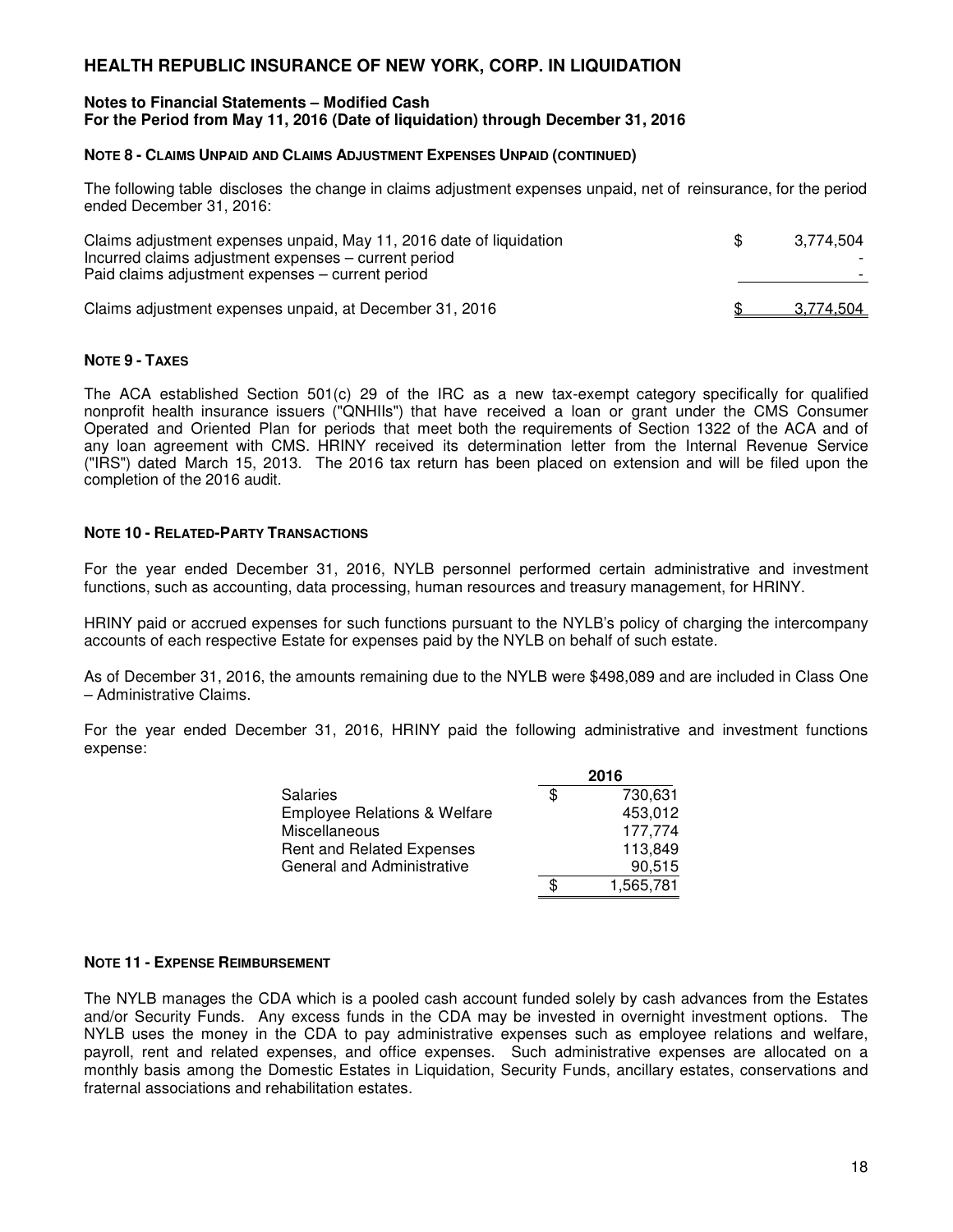#### **Notes to Financial Statements – Modified Cash For the Period from May 11, 2016 (Date of liquidation) through December 31, 2016**

#### **NOTE 12 - LEGAL MATTERS, COMMITMENTS AND CONTINGENCIES**

Based on the information currently available to it, the NYLB is unaware of any pending or threatened litigation or unasserted non-policy related claim that Management reasonably believes will have a material adverse effect on the financial condition or the results of operations of HRINY.

#### **NOTE 13 - CENTER FOR MEDICARE AND MEDICAID SERVICE ("CMS") CORRESPONDENCE**

In March 2016, CMS issued a letter to HRINY stating that, at the request of the United States Department of Justice, CMS has implemented an administrative hold on all payables due to HRINY including those authorized under the ACA, its implementing regulations and any other amounts owed to the issuers under any law or program.

In August 2016, CMS issued a letter to HRINY stating that the federal reinsurance receivable due HRI in the amount of \$46,258,274 will be offset from the 2015 Benefit Year Risk Adjustment Charge of \$191,338,780.

In December 2016, CMS issued a letter to HRINY stating that the amount due HRINY for the Accrued Retrospective Premium Receivable for the 2015 Benefit Year Risk Corridor is \$314,040,439.

#### **NOTE 14 - SUBSEQUENT EVENTS**

Management, as defined below, has performed subsequent event procedures through July 24, 2017, which is the date the modified cash basis financial statements were available to be issued.

In February 2017, CMS issued a letter to HRINY stating that for the February 2017 payment cycle, CMS has offset \$6,606,895 from 2015 benefit year risk adjustment charge.

In March 2017, CMS issued a letter to HRINY stating that for the March 2017 payment cycle, CMS has offset \$3,311,756 from 2015 benefit year risk adjustment charge.

On May 4, 2017, CMS informed the Liquidator of HRI that it is invoking its right in the event of termination by lender, under Section 15.3 of the Agreement, to call the entire CO-OP loan debt due as a present debt, rather than debt payable per the repayment schedules attached to the promissory notes.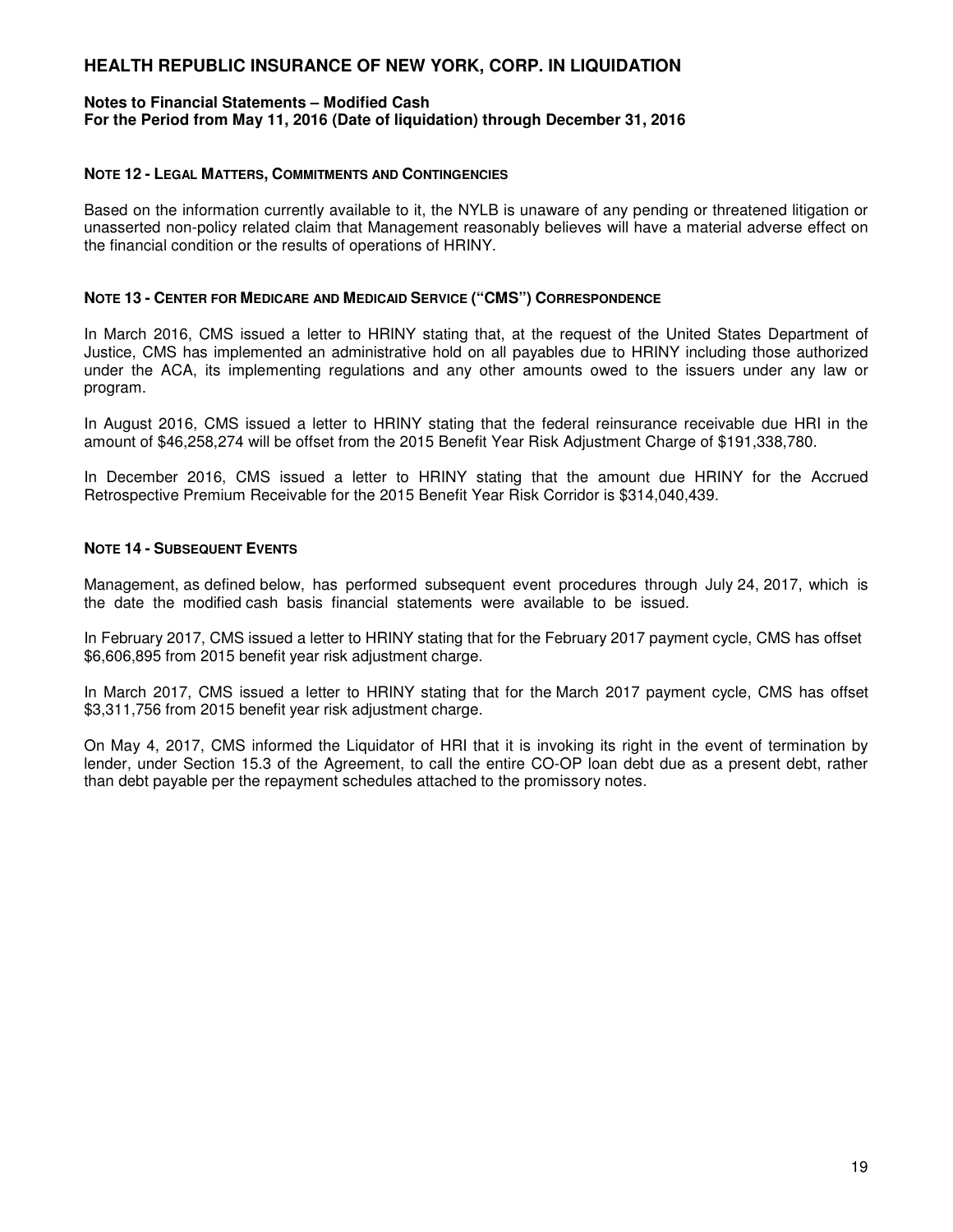# **Supplementary Schedule**

Statutory Basis Statement of Admitted Assets, Liabilities, and Deficit as of December 31, 2016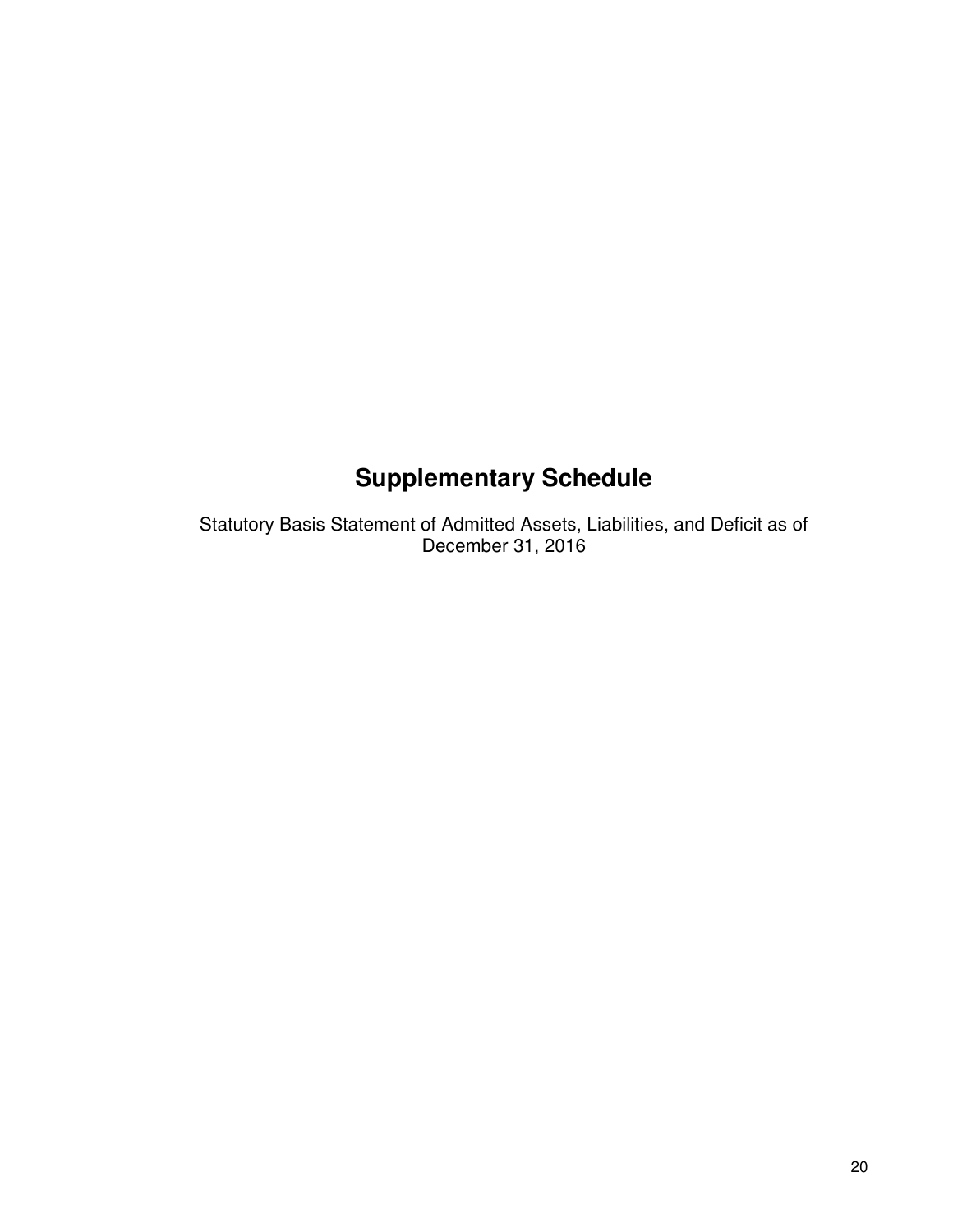## **Supplementary Information Statutory Basis Statement of Admitted Assets, Liabilities and Deficit As of December 31, 2016**

## ADMITTED ASSETS

| Cash and short-term investments                                                                                                                                                     |  |             | \$ | 40,940,922      |
|-------------------------------------------------------------------------------------------------------------------------------------------------------------------------------------|--|-------------|----|-----------------|
|                                                                                                                                                                                     |  |             |    |                 |
| Other assets:                                                                                                                                                                       |  |             |    |                 |
| Health care receivable                                                                                                                                                              |  |             |    | 667,431         |
| Amounts recoverable from federal reinsurance<br>Less: Allowance for uncollectible recoverable from federal<br>reinsurance                                                           |  | 51,736,709  |    |                 |
|                                                                                                                                                                                     |  | 51,736,709  |    |                 |
| Net recoverable from federal reinsurance<br>Accrued retrospective premiums receivable - Risk<br>Corridors<br>Less: Allowance for uncollectible retrospective premiums<br>receivable |  | 445,134,282 |    |                 |
|                                                                                                                                                                                     |  | 445,134,282 |    |                 |
| Net accrued retrospective premiums receivable                                                                                                                                       |  |             |    |                 |
| Amounts receivable from cost sharing refund                                                                                                                                         |  |             |    | 565,187         |
| Other receivables                                                                                                                                                                   |  |             |    | 673,710         |
| Accrued interest income receivable                                                                                                                                                  |  |             |    | 156,426         |
|                                                                                                                                                                                     |  |             |    |                 |
| Total admitted assets                                                                                                                                                               |  |             | \$ | 43,003,676      |
| <b>LIABILITIES AND DEFICIT</b>                                                                                                                                                      |  |             |    |                 |
| Liabilities:                                                                                                                                                                        |  |             |    |                 |
| Claims unpaid                                                                                                                                                                       |  |             | \$ | 209,364,878     |
| Claims adjustment expenses unpaid                                                                                                                                                   |  |             |    | 3,774,504       |
| Risk adjustment payable                                                                                                                                                             |  |             |    | 191,338,780     |
| Accounts payable and accrued expenses                                                                                                                                               |  |             |    | 31,726,970      |
| Start-up loan                                                                                                                                                                       |  |             |    | 23,600,400      |
| Premiums received in advance                                                                                                                                                        |  |             |    | 1,528,515       |
| <b>Total liabilities</b>                                                                                                                                                            |  |             |    | 461,334,047     |
|                                                                                                                                                                                     |  |             |    |                 |
| Surplus (deficit):                                                                                                                                                                  |  |             |    |                 |
| Section 9010 ACA assessment                                                                                                                                                         |  |             |    | 8,739,293       |
| Solvency loan                                                                                                                                                                       |  |             |    | 241,366,000     |
| Net deficit - unreserved and undesignated                                                                                                                                           |  |             |    | (668, 435, 664) |
| <b>Total deficit</b>                                                                                                                                                                |  |             |    | (418, 330, 371) |
| Total liabilities and policyholders' deficit                                                                                                                                        |  |             | \$ | 43,003,676      |
|                                                                                                                                                                                     |  |             |    |                 |